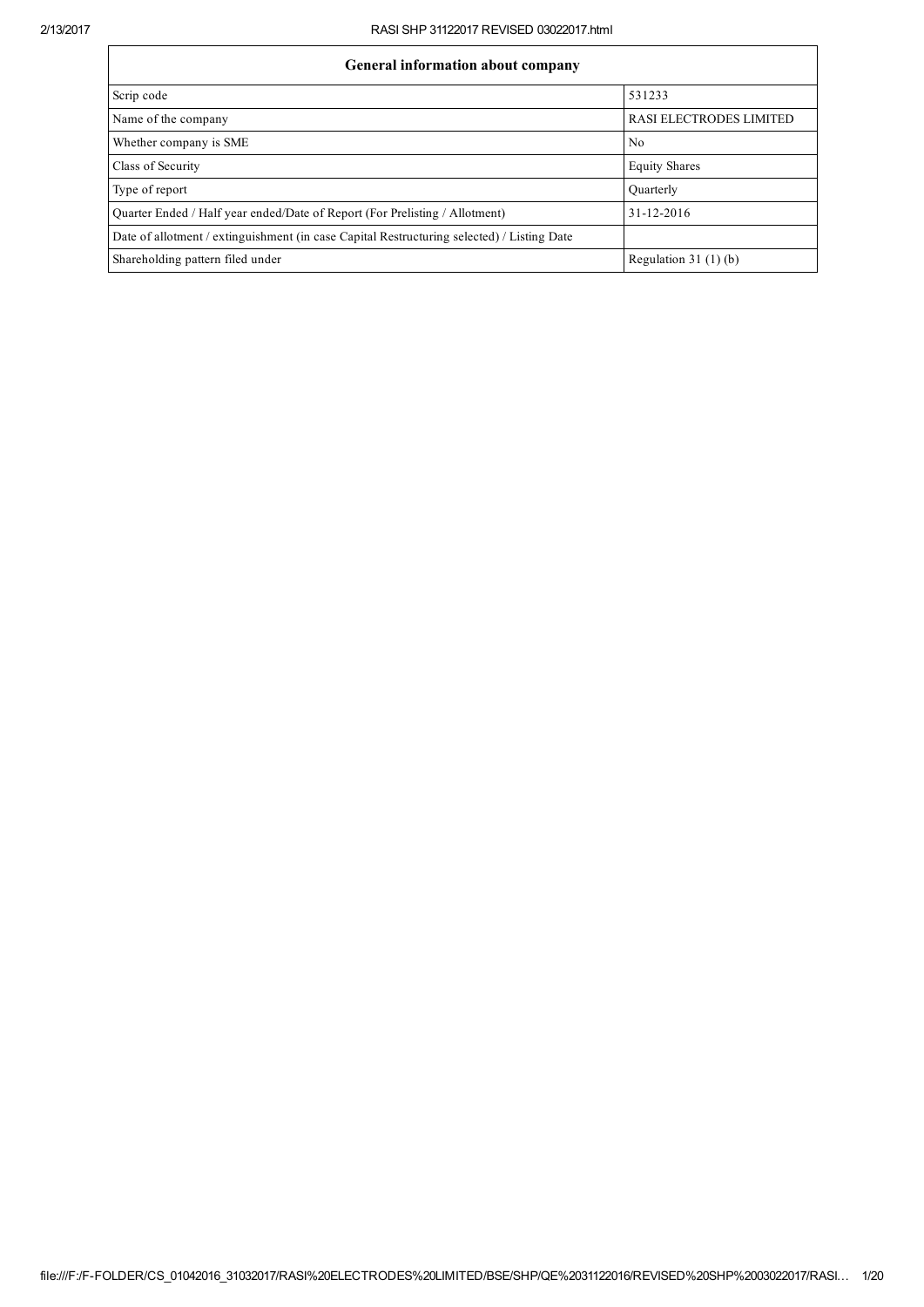| Sr. No. | <b>Particular</b>                                                                      | Yes/No         |
|---------|----------------------------------------------------------------------------------------|----------------|
|         | Whether the Listed Entity has issued any partly paid up shares?                        | N <sub>0</sub> |
|         | Whether the Listed Entity has issued any Convertible Securities?                       | N <sub>0</sub> |
|         | Whether the Listed Entity has issued any Warrants?                                     | N <sub>0</sub> |
|         | Whether the Listed Entity has any shares against which depository receipts are issued? | N <sub>0</sub> |
|         | Whether the Listed Entity has any shares in locked-in?                                 | Yes            |
| 6       | Whether any shares held by promoters are pledge or otherwise encumbered?               | N <sub>0</sub> |
|         | Whether company has equity shares with differential voting rights?                     | N <sub>0</sub> |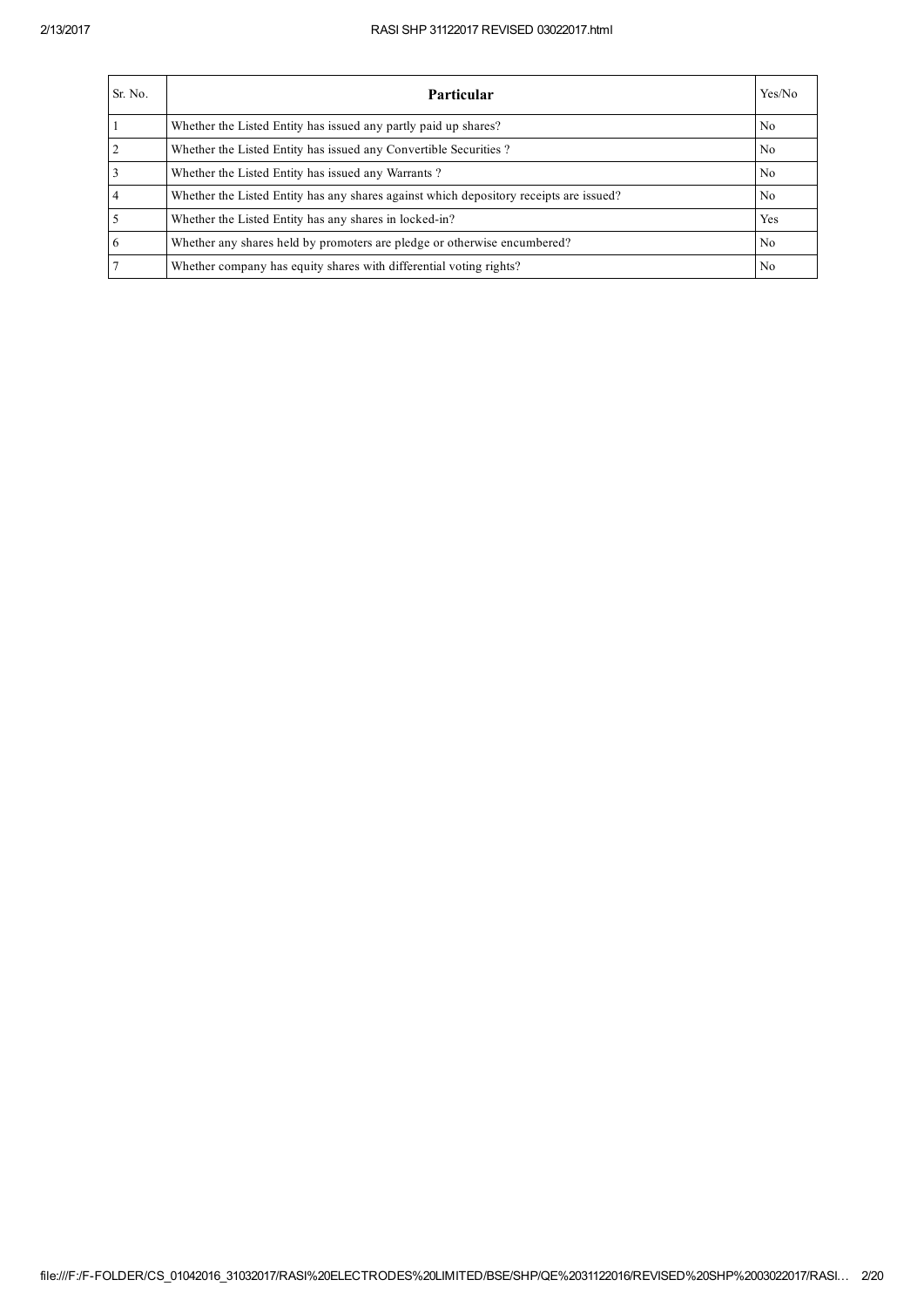|                 |                                           |                |                      |                             |                          |                                            | Table I - Summary Statement holding of specified securities                |                                                                  |               |          |                       |
|-----------------|-------------------------------------------|----------------|----------------------|-----------------------------|--------------------------|--------------------------------------------|----------------------------------------------------------------------------|------------------------------------------------------------------|---------------|----------|-----------------------|
|                 | Category                                  | Nos. Of        | No. of<br>fully paid | No. Of<br>Partly<br>paid-up | No. Of<br>shares         | Total nos.<br>shares                       | Shareholding as a<br>% of total no. of                                     | Number of Voting Rights held in each<br>class of securities (IX) |               |          |                       |
| Category<br>(1) | of<br>shareholder                         | shareholders   | up equity<br>shares  | equity<br>shares            | underlying<br>Depository | held (VII)<br>$= (IV) +$<br>$(V)$ + $(VI)$ | shares (calculated<br>as per SCRR,<br>1957) (VIII) As a<br>% of $(A+B+C2)$ | No of Voting (XIV) Rights                                        |               |          | Total as              |
| (II)            |                                           | (III)          | held $(IV)$          | held<br>(V)                 | Receipts<br>(VI)         |                                            |                                                                            | Class eg:<br>X                                                   | Class<br>eg:y | Total    | $a\%$ of<br>$(A+B+C)$ |
| (A)             | Promoter<br>&<br>Promoter<br>Group        | $\overline{7}$ | 8697950              |                             |                          | 8697950                                    | 27.94                                                                      | 8697950                                                          |               | 8697950  | 27.94                 |
| (B)             | Public                                    | 3217           | 22432550             |                             |                          | 22432550                                   | 72.06                                                                      | 22432550                                                         |               | 22432550 | 72.06                 |
| (C)             | Non<br>Promoter-<br>Non Public            |                |                      |                             |                          |                                            |                                                                            |                                                                  |               |          |                       |
| (C1)            | <b>Shares</b><br>underlying<br><b>DRs</b> |                |                      |                             |                          |                                            |                                                                            |                                                                  |               |          |                       |
| (C2)            | Shares held<br>by<br>Employee<br>Trusts   |                |                      |                             |                          |                                            |                                                                            |                                                                  |               |          |                       |
|                 | Total                                     | 3224           | 31130500             |                             |                          | 31130500                                   | 100                                                                        | 31130500                                                         |               | 31130500 | 100                   |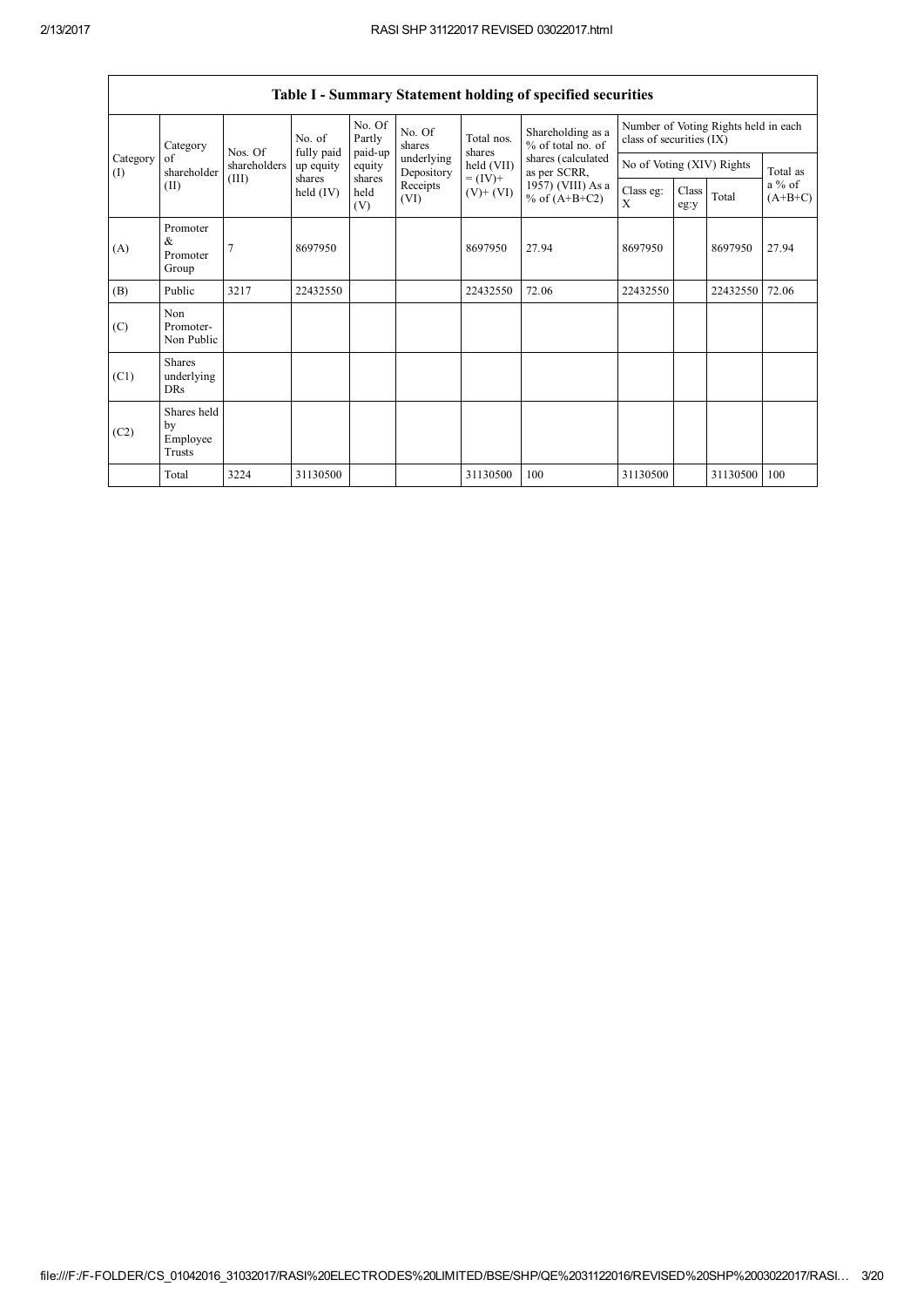|                   | Table I - Summary Statement holding of specified securities |                                                                                |             |                                                              |                                                                                            |                                        |                                                         |                                                                               |                                                           |                                       |
|-------------------|-------------------------------------------------------------|--------------------------------------------------------------------------------|-------------|--------------------------------------------------------------|--------------------------------------------------------------------------------------------|----------------------------------------|---------------------------------------------------------|-------------------------------------------------------------------------------|-----------------------------------------------------------|---------------------------------------|
| Category<br>$($ I | Category<br>of<br>shareholder<br>(II)                       | No. Of<br>No. of<br><b>Shares</b><br><b>Shares</b><br>Underlying<br>Underlying |             | No. Of<br>Shares<br>Underlying<br>Outstanding<br>convertible | Shareholding, as<br>a % assuming<br>full conversion<br>of convertible<br>securities (as a  | Number of<br>Locked in shares<br>(XII) |                                                         | Number of<br><b>Shares</b><br>pledged or<br>otherwise<br>encumbered<br>(XIII) |                                                           | Number of<br>equity shares<br>held in |
|                   |                                                             | Outstanding<br>convertible<br>Warrants<br>securities<br>$(X_i)$<br>(X)         | Outstanding | securities<br>and No. Of<br>Warrants<br>$(Xi)$ (a)           | percentage of<br>diluted share<br>capital) $(XI)$ =<br>$(VII)+(X)$ As a %<br>of $(A+B+C2)$ | No. (a)                                | As a<br>$%$ of<br>total<br><b>Shares</b><br>held<br>(b) | No.<br>(a)                                                                    | As $a$<br>$%$ of<br>total<br><b>Shares</b><br>held<br>(b) | dematerialized<br>form $(XIV)$        |
| (A)               | Promoter &<br>Promoter<br>Group                             |                                                                                |             |                                                              | 27.94                                                                                      | 5822130 66.94                          |                                                         |                                                                               |                                                           | 8697950                               |
| (B)               | Public                                                      |                                                                                |             |                                                              | 72.06                                                                                      | 192250                                 | 0.86                                                    |                                                                               |                                                           | 21521555                              |
| (C)               | Non<br>Promoter-<br>Non Public                              |                                                                                |             |                                                              |                                                                                            |                                        |                                                         |                                                                               |                                                           |                                       |
| (C1)              | <b>Shares</b><br>underlying<br><b>DRs</b>                   |                                                                                |             |                                                              |                                                                                            |                                        |                                                         |                                                                               |                                                           |                                       |
| (C2)              | Shares held<br>by<br>Employee<br><b>Trusts</b>              |                                                                                |             |                                                              |                                                                                            |                                        |                                                         |                                                                               |                                                           |                                       |
|                   | Total                                                       |                                                                                |             |                                                              | 100                                                                                        | 6014380 19.32                          |                                                         |                                                                               |                                                           | 30219505                              |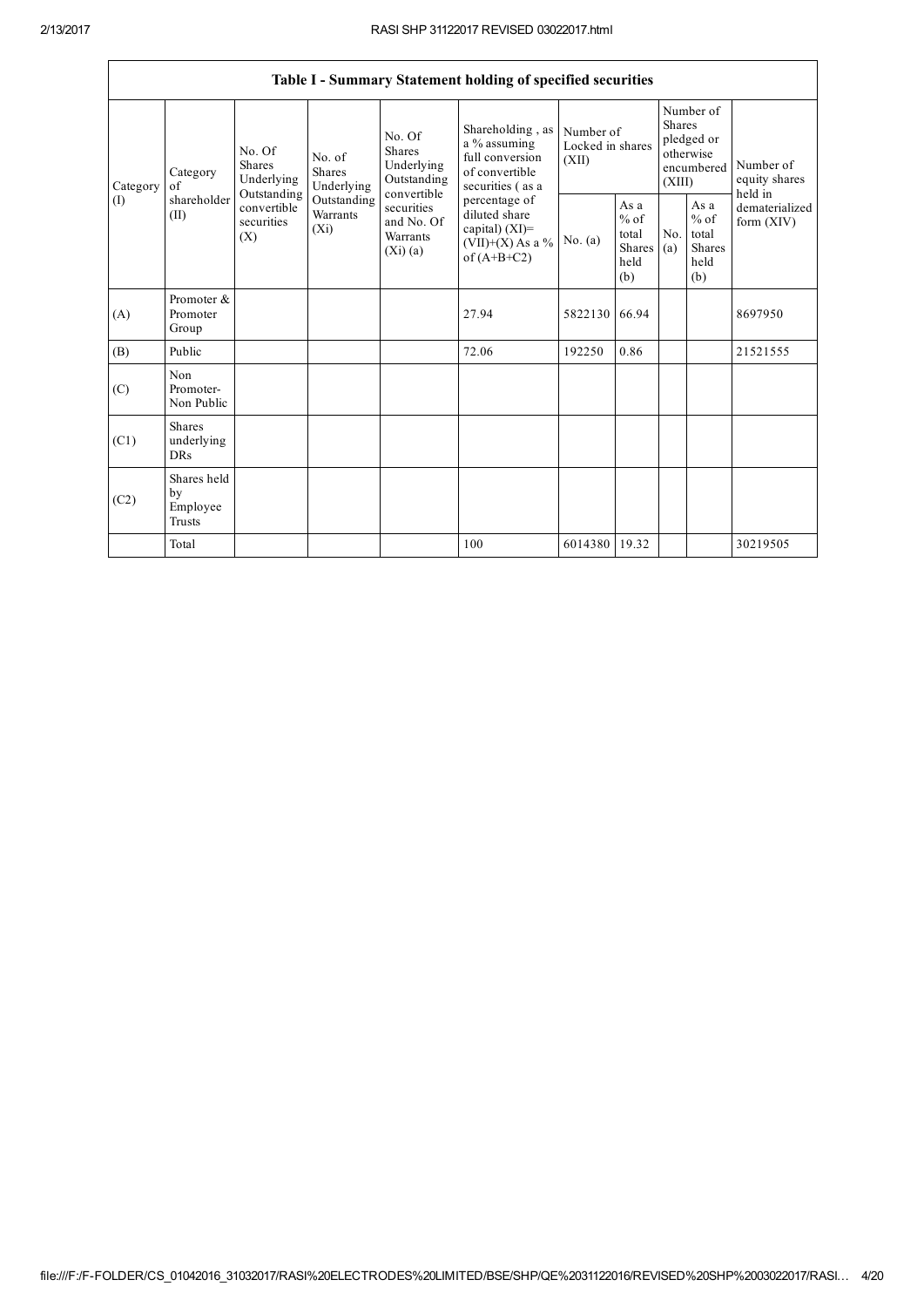|                                                                                                |                                                                                                                     | Table II - Statement showing shareholding pattern of the Promoter and Promoter Group |                                   |                                 |                                    |                             |                                                  |                                                                  |               |                |                                 |
|------------------------------------------------------------------------------------------------|---------------------------------------------------------------------------------------------------------------------|--------------------------------------------------------------------------------------|-----------------------------------|---------------------------------|------------------------------------|-----------------------------|--------------------------------------------------|------------------------------------------------------------------|---------------|----------------|---------------------------------|
|                                                                                                |                                                                                                                     |                                                                                      |                                   | No.<br>Of                       | No. Of                             | Total<br>nos.               | Shareholding<br>as a % of<br>total no. of        | Number of Voting Rights held in each<br>class of securities (IX) |               |                |                                 |
| Sr.                                                                                            | Category &<br>Name of the                                                                                           | Nos. Of<br>shareholders                                                              | No. of<br>fully paid<br>up equity | Partly<br>paid-<br>up           | shares<br>underlying<br>Depository | shares<br>held<br>$(VII) =$ | shares<br>(calculated<br>as per                  | No of Voting (XIV) Rights                                        |               |                | Total<br>as a $%$               |
|                                                                                                | Shareholders (I)                                                                                                    | (III)                                                                                | shares held<br>(IV)               | equity<br>shares<br>held<br>(V) | Receipts<br>(VI)                   | $(IV)+$<br>$(V)$ +<br>(VI)  | SCRR,<br>1957) (VIII)<br>As a % of<br>$(A+B+C2)$ | Class eg: X                                                      | Class<br>eg:y | Total          | of<br>Total<br>Voting<br>rights |
| A                                                                                              | Table II - Statement showing shareholding pattern of the Promoter and Promoter Group                                |                                                                                      |                                   |                                 |                                    |                             |                                                  |                                                                  |               |                |                                 |
| (1)                                                                                            | Indian                                                                                                              |                                                                                      |                                   |                                 |                                    |                             |                                                  |                                                                  |               |                |                                 |
| (a)                                                                                            | Individuals/Hindu<br>undivided Family                                                                               | 6                                                                                    | 8447950                           |                                 |                                    | 8447950                     | 27.14                                            | 8447950                                                          |               | 8447950        | 27.14                           |
| (d)                                                                                            | Any Other<br>(specify)                                                                                              | 1                                                                                    | 250000                            |                                 |                                    | 250000                      | 0.8                                              | 250000                                                           |               | 250000         | 0.8                             |
| Sub-Total<br>(A)(1)                                                                            |                                                                                                                     | 7                                                                                    | 8697950                           |                                 |                                    | 8697950                     | 27.94                                            | 8697950                                                          |               | 8697950        | 27.94                           |
| (2)                                                                                            | Foreign                                                                                                             |                                                                                      |                                   |                                 |                                    |                             |                                                  |                                                                  |               |                |                                 |
| Total<br>Shareholding<br>of Promoter<br>and<br>Promoter<br>Group $(A)=$<br>$(A)(1)+(A)$<br>(2) |                                                                                                                     | 7                                                                                    | 8697950                           |                                 |                                    | 8697950                     | 27.94                                            | 8697950                                                          |               | 8697950        | 27.94                           |
| B                                                                                              | Table III - Statement showing shareholding pattern of the Public shareholder                                        |                                                                                      |                                   |                                 |                                    |                             |                                                  |                                                                  |               |                |                                 |
| (1)                                                                                            | Institutions                                                                                                        |                                                                                      |                                   |                                 |                                    |                             |                                                  |                                                                  |               |                |                                 |
| (3)                                                                                            | Non-institutions                                                                                                    |                                                                                      |                                   |                                 |                                    |                             |                                                  |                                                                  |               |                |                                 |
| (a(i))                                                                                         | Individuals -<br>i.Individual<br>shareholders<br>holding nominal<br>share capital up<br>to Rs. 2 lakhs.             | 2923                                                                                 | 10302303                          |                                 |                                    | 10302303                    | 33.09                                            | 10302303                                                         |               | 10302303       | 33.09                           |
| (a(ii))                                                                                        | Individuals - ii.<br>Individual<br>shareholders<br>holding nominal<br>share capital in<br>excess of Rs. 2<br>lakhs. | 27                                                                                   | 8473299                           |                                 |                                    | 8473299                     | 27.22                                            | 8473299                                                          |               | 8473299        | 27.22                           |
| (e)                                                                                            | Any Other<br>(specify)                                                                                              | 267                                                                                  | 3656948                           |                                 |                                    | 3656948                     | 11.75                                            | 3656948                                                          |               | 3656948        | 11.75                           |
| Sub-Total<br>(B)(3)                                                                            |                                                                                                                     | 3217                                                                                 | 22432550                          |                                 |                                    | 22432550                    | 72.06                                            | 22432550                                                         |               | 22432550       | 72.06                           |
| <b>Total Public</b><br>Shareholding<br>$(B)=(B)(1)+$<br>$(B)(2)+(B)$<br>(3)                    |                                                                                                                     | 3217                                                                                 | 22432550                          |                                 |                                    | 22432550                    | 72.06                                            | 22432550                                                         |               | 22432550 72.06 |                                 |
| $\mathbf C$                                                                                    | Table IV - Statement showing shareholding pattern of the Non Promoter- Non Public shareholder                       |                                                                                      |                                   |                                 |                                    |                             |                                                  |                                                                  |               |                |                                 |
| Total (<br>$A+B+C2$ )                                                                          |                                                                                                                     | 3224                                                                                 | 31130500                          |                                 |                                    | 31130500                    | 100                                              | 31130500                                                         |               | 31130500       | 100                             |
| Total<br>$(A+B+C)$                                                                             |                                                                                                                     | 3224                                                                                 | 31130500                          |                                 |                                    | 31130500                    | 100                                              | 31130500                                                         |               | 31130500       | 100                             |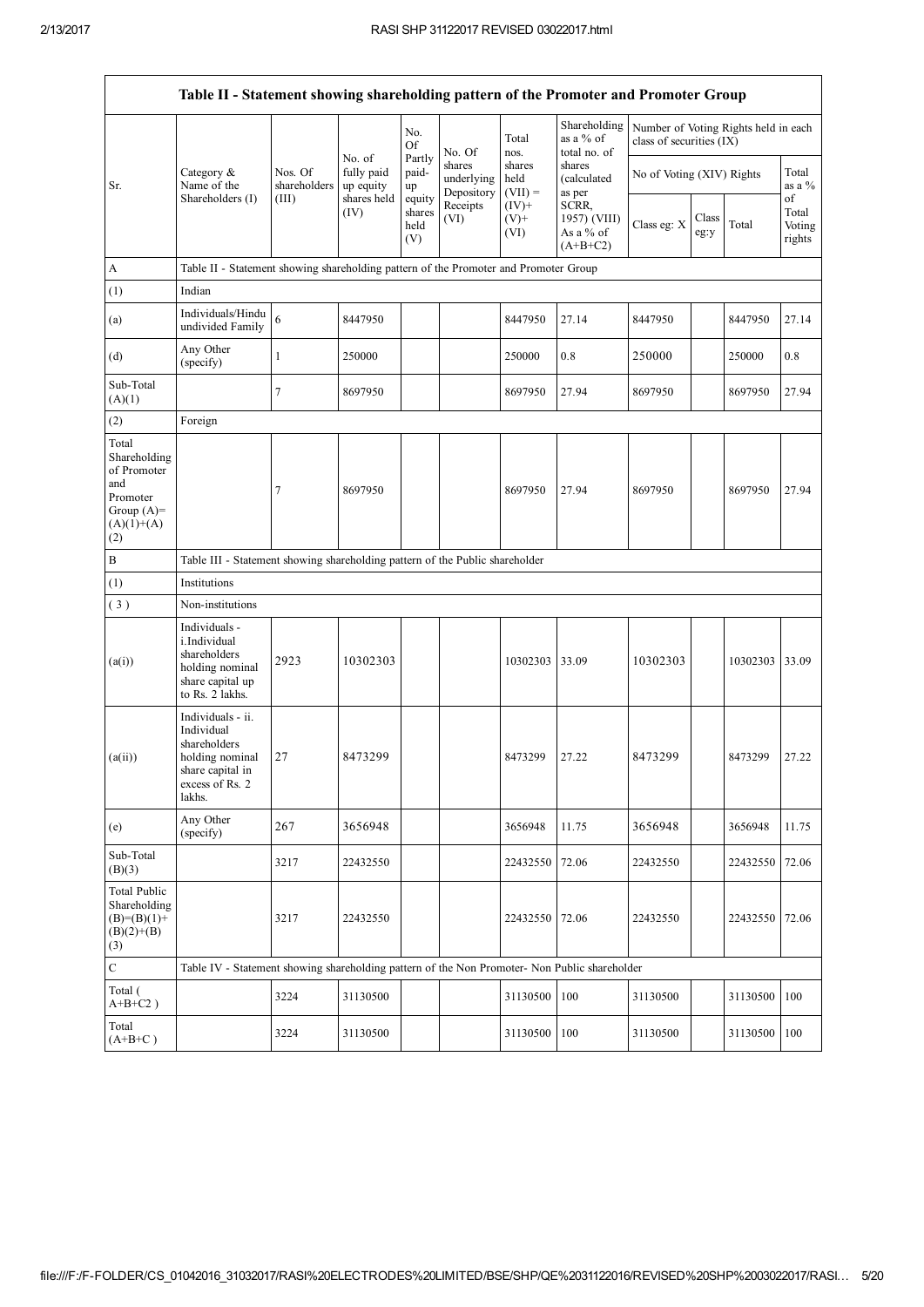|                                                                                         |                                                                                          |                                       |                                                           | Table II - Statement showing shareholding pattern of the Promoter and Promoter Group          |                                        |                                                  |                                                                        |                                                  |                                       |
|-----------------------------------------------------------------------------------------|------------------------------------------------------------------------------------------|---------------------------------------|-----------------------------------------------------------|-----------------------------------------------------------------------------------------------|----------------------------------------|--------------------------------------------------|------------------------------------------------------------------------|--------------------------------------------------|---------------------------------------|
| Sr.                                                                                     | No. Of<br><b>Shares</b><br>Underlying<br>Outstanding<br>convertible<br>securities<br>(X) | No. of<br><b>Shares</b><br>Underlying | No. Of Shares<br>Underlying<br>Outstanding<br>convertible | Shareholding, as a %<br>assuming full<br>conversion of<br>convertible securities (            | Number of<br>Locked in shares<br>(XII) |                                                  | Number of<br>Shares<br>pledged or<br>otherwise<br>encumbered<br>(XIII) |                                                  | Number of<br>equity shares<br>held in |
|                                                                                         |                                                                                          | Outstanding<br>Warrants<br>$(X_i)$    | securities and<br>No. Of<br>Warrants (Xi)<br>(a)          | as a percentage of<br>diluted share capital)<br>$(XI) = (VII)+(X) As a %$<br>of $(A+B+C2)$    | No. $(a)$                              | As a<br>$%$ of<br>total<br>Shares<br>held<br>(b) | No.<br>(a)                                                             | As a<br>$%$ of<br>total<br>Shares<br>held<br>(b) | dematerialized<br>form (XIV)          |
| А                                                                                       |                                                                                          |                                       |                                                           | Table II - Statement showing shareholding pattern of the Promoter and Promoter Group          |                                        |                                                  |                                                                        |                                                  |                                       |
| (1)                                                                                     | Indian                                                                                   |                                       |                                                           |                                                                                               |                                        |                                                  |                                                                        |                                                  |                                       |
| (a)                                                                                     |                                                                                          |                                       |                                                           | 27.14                                                                                         | 5572130 65.96                          |                                                  |                                                                        |                                                  | 8447950                               |
| (d)                                                                                     |                                                                                          |                                       |                                                           | 0.8                                                                                           | 250000                                 | 100                                              |                                                                        |                                                  | 250000                                |
| Sub-Total (A)<br>(1)                                                                    |                                                                                          |                                       |                                                           | 27.94                                                                                         | 5822130                                | 66.94                                            |                                                                        |                                                  | 8697950                               |
| (2)                                                                                     | Foreign                                                                                  |                                       |                                                           |                                                                                               |                                        |                                                  |                                                                        |                                                  |                                       |
| Total<br>Shareholding<br>of Promoter<br>and Promoter<br>Group $(A)=$<br>$(A)(1)+(A)(2)$ |                                                                                          |                                       |                                                           | 27.94                                                                                         | 5822130 66.94                          |                                                  |                                                                        |                                                  | 8697950                               |
| B                                                                                       |                                                                                          |                                       |                                                           | Table III - Statement showing shareholding pattern of the Public shareholder                  |                                        |                                                  |                                                                        |                                                  |                                       |
| (1)                                                                                     | Institutions                                                                             |                                       |                                                           |                                                                                               |                                        |                                                  |                                                                        |                                                  |                                       |
| (3)                                                                                     | Non-institutions                                                                         |                                       |                                                           |                                                                                               |                                        |                                                  |                                                                        |                                                  |                                       |
| (a(i))                                                                                  |                                                                                          |                                       |                                                           | 33.09                                                                                         | 192250                                 | 1.87                                             |                                                                        |                                                  | 9391308                               |
| (a(ii))                                                                                 |                                                                                          |                                       |                                                           | 27.22                                                                                         | $\mathbf{0}$                           | $\overline{0}$                                   |                                                                        |                                                  | 8473299                               |
| (e)                                                                                     |                                                                                          |                                       |                                                           | 11.75                                                                                         | $\overline{0}$                         | $\boldsymbol{0}$                                 |                                                                        |                                                  | 3656948                               |
| Sub-Total (B)<br>(3)                                                                    |                                                                                          |                                       |                                                           | 72.06                                                                                         | 192250                                 | 0.86                                             |                                                                        |                                                  | 21521555                              |
| <b>Total Public</b><br>Shareholding<br>$(B)=(B)(1)+$<br>$(B)(2)+(B)(3)$                 |                                                                                          |                                       |                                                           | 72.06                                                                                         | 192250                                 | 0.86                                             |                                                                        |                                                  | 21521555                              |
| $\mathbf C$                                                                             |                                                                                          |                                       |                                                           | Table IV - Statement showing shareholding pattern of the Non Promoter- Non Public shareholder |                                        |                                                  |                                                                        |                                                  |                                       |
| Total (<br>$A+B+C2$ )                                                                   |                                                                                          |                                       |                                                           | 100                                                                                           | 6014380                                | 19.32                                            |                                                                        |                                                  | 30219505                              |
| Total (A+B+C                                                                            |                                                                                          |                                       |                                                           | 100                                                                                           | 6014380                                | 19.32                                            |                                                                        |                                                  | 30219505                              |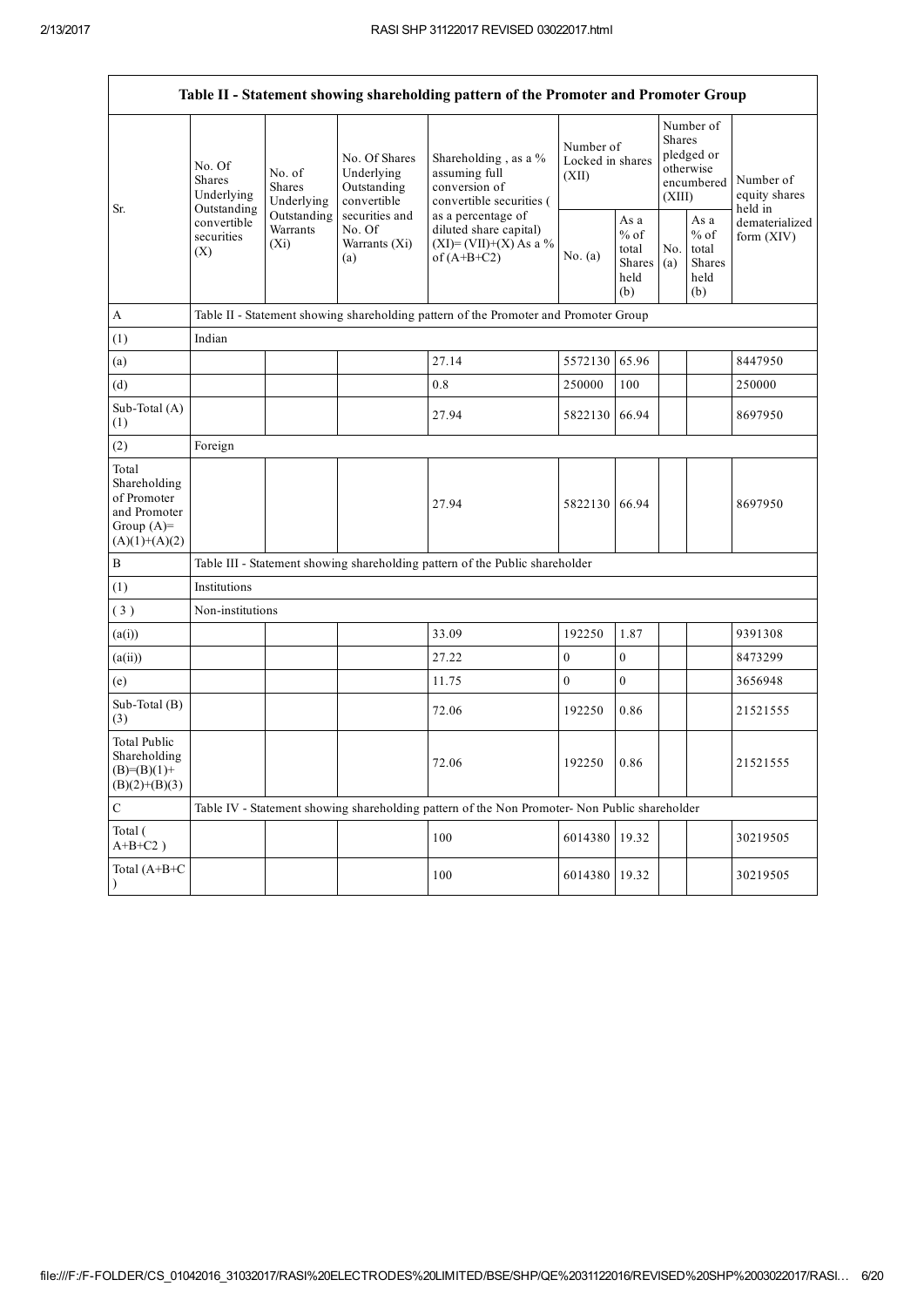| Individuals/Hindu undivided Family                                                                                                                                                          |                                                               |                           |                             |                             |                                     |                                  |  |  |  |
|---------------------------------------------------------------------------------------------------------------------------------------------------------------------------------------------|---------------------------------------------------------------|---------------------------|-----------------------------|-----------------------------|-------------------------------------|----------------------------------|--|--|--|
| Searial No.                                                                                                                                                                                 | $\mathbf{1}$                                                  | $\overline{2}$            | $\overline{3}$              | $\overline{4}$              | 5                                   | 6                                |  |  |  |
| Name of the<br>Shareholders (I)                                                                                                                                                             | <b>B POPATLAL</b><br><b>KOTHARI</b>                           | P NITYA<br><b>KOTHARI</b> | P MANJULA<br><b>KOTHARI</b> | P KASHYAP<br><b>KOTHARI</b> | POPATLAL KOTHARI<br><b>AND SONS</b> | <b>RUCHI N</b><br><b>KOTHARI</b> |  |  |  |
| PAN (II)                                                                                                                                                                                    | AAIPK7746D                                                    | AANPK2428F                | AAIPK7745A                  | AAOPK0675M                  | AAAHP2895Q                          | AFIPJ0913Q                       |  |  |  |
| No. of fully paid<br>up equity shares<br>held (IV)                                                                                                                                          | 4956430                                                       | 1061485                   | 882700                      | 1213065                     | 218570                              | 115700                           |  |  |  |
| No. Of Partly<br>paid-up equity<br>shares held (V)                                                                                                                                          |                                                               |                           |                             |                             |                                     |                                  |  |  |  |
| No. Of shares<br>underlying<br>Depository<br>Receipts (VI)                                                                                                                                  |                                                               |                           |                             |                             |                                     |                                  |  |  |  |
| Total nos. shares<br>held $(VII) = (IV) +$<br>$(V)$ + $(VI)$                                                                                                                                | 4956430                                                       | 1061485                   | 882700                      | 1213065                     | 218570                              | 115700                           |  |  |  |
| Shareholding as a<br>% of total no. of<br>shares (calculated<br>as per SCRR,<br>1957) (VIII) As a<br>% of $(A+B+C2)$                                                                        | 15.92                                                         | 3.41                      | 2.84                        | 3.9                         | 0.7                                 | 0.37                             |  |  |  |
|                                                                                                                                                                                             | Number of Voting Rights held in each class of securities (IX) |                           |                             |                             |                                     |                                  |  |  |  |
| Class eg:X                                                                                                                                                                                  | 4956430                                                       | 1061485                   | 882700                      | 1213065                     | 218570                              | 115700                           |  |  |  |
| Class eg:y                                                                                                                                                                                  |                                                               |                           |                             |                             |                                     |                                  |  |  |  |
| Total                                                                                                                                                                                       | 4956430                                                       | 1061485                   | 882700                      | 1213065                     | 218570                              | 115700                           |  |  |  |
| Total as a % of<br>Total Voting rights                                                                                                                                                      | 15.92                                                         | 3.41                      | 2.84                        | 3.9                         | 0.7                                 | 0.37                             |  |  |  |
| No. Of Shares<br>Underlying<br>Outstanding<br>convertible<br>securities (X)                                                                                                                 |                                                               |                           |                             |                             |                                     |                                  |  |  |  |
| No. of Shares<br>Underlying<br>Outstanding<br>Warrants (Xi)                                                                                                                                 |                                                               |                           |                             |                             |                                     |                                  |  |  |  |
| No. Of Shares<br>Underlying<br>Outstanding<br>convertible<br>securities and No.<br>Of Warrants (Xi)<br>(a)                                                                                  |                                                               |                           |                             |                             |                                     |                                  |  |  |  |
| Shareholding, as a<br>% assuming full<br>conversion of<br>convertible<br>securities (as a<br>percentage of<br>diluted share<br>capital) $(XI)$ =<br>$(VII)+(Xi)(a)$ As a<br>% of $(A+B+C2)$ | 15.92                                                         | 3.41                      | 2.84                        | 3.9                         | 0.7                                 | 0.37                             |  |  |  |
| Number of Locked in shares (XII)                                                                                                                                                            |                                                               |                           |                             |                             |                                     |                                  |  |  |  |
| No. $(a)$                                                                                                                                                                                   | 4956430                                                       | 250000                    | $\mathbf{0}$                | 250000                      | $\mathbf{0}$                        | 115700                           |  |  |  |
| As a % of total<br>Shares held (b)                                                                                                                                                          | 100                                                           | 23.55                     | $\overline{0}$              | 20.61                       | $\mathbf{0}$                        | 100                              |  |  |  |
|                                                                                                                                                                                             | Number of Shares pledged or otherwise encumbered (XIII)       |                           |                             |                             |                                     |                                  |  |  |  |
| No. $(a)$                                                                                                                                                                                   |                                                               |                           |                             |                             |                                     |                                  |  |  |  |
| As a % of total<br>Shares held (b)                                                                                                                                                          |                                                               |                           |                             |                             |                                     |                                  |  |  |  |
| Number of equity<br>shares held in<br>dematerialized<br>form (XIV)                                                                                                                          | 4956430                                                       | 1061485                   | 882700                      | 1213065                     | 218570                              | 115700                           |  |  |  |

Reason for not providing PAN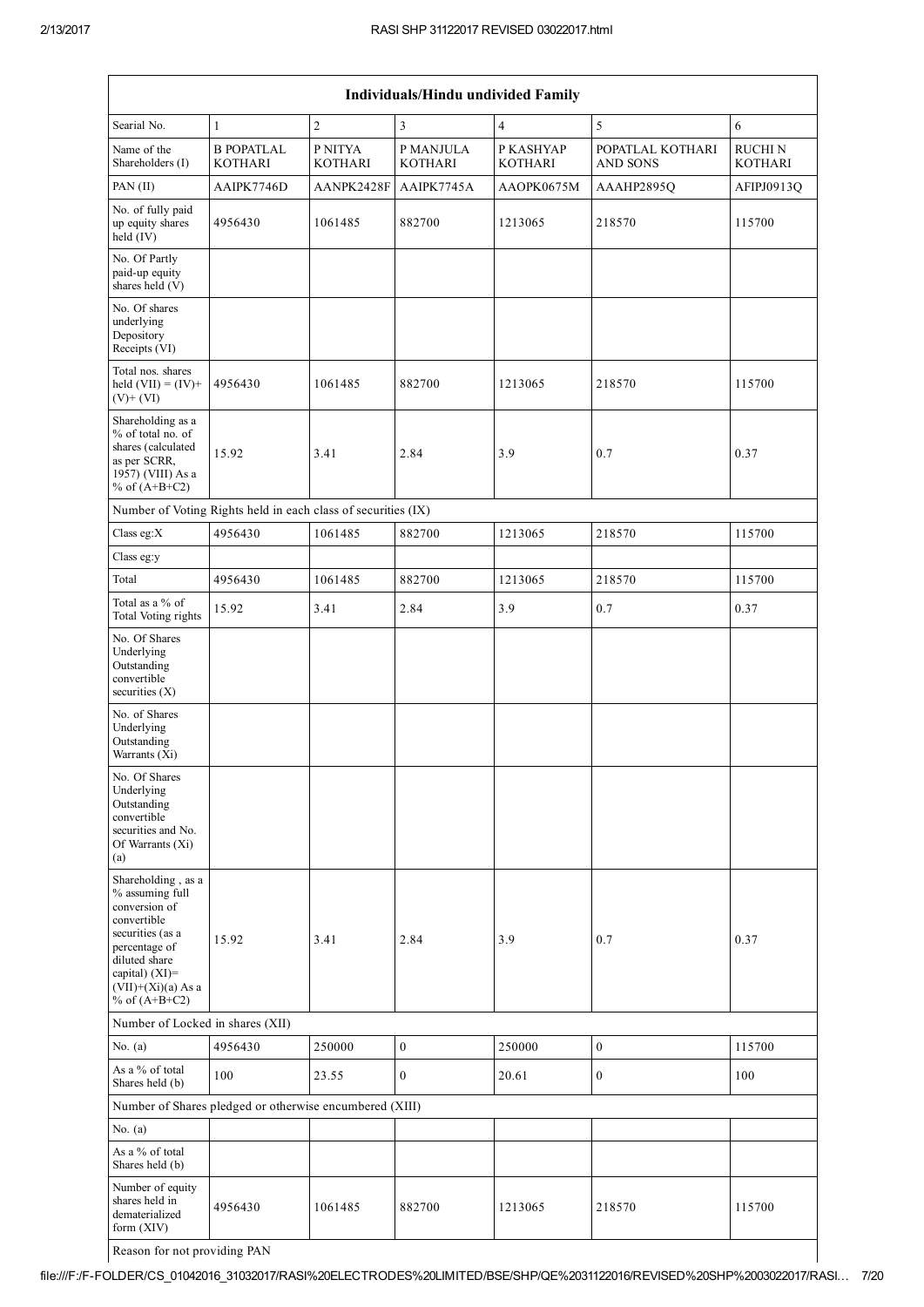| Reason for not |  |  |  |
|----------------|--|--|--|
| providing PAN  |  |  |  |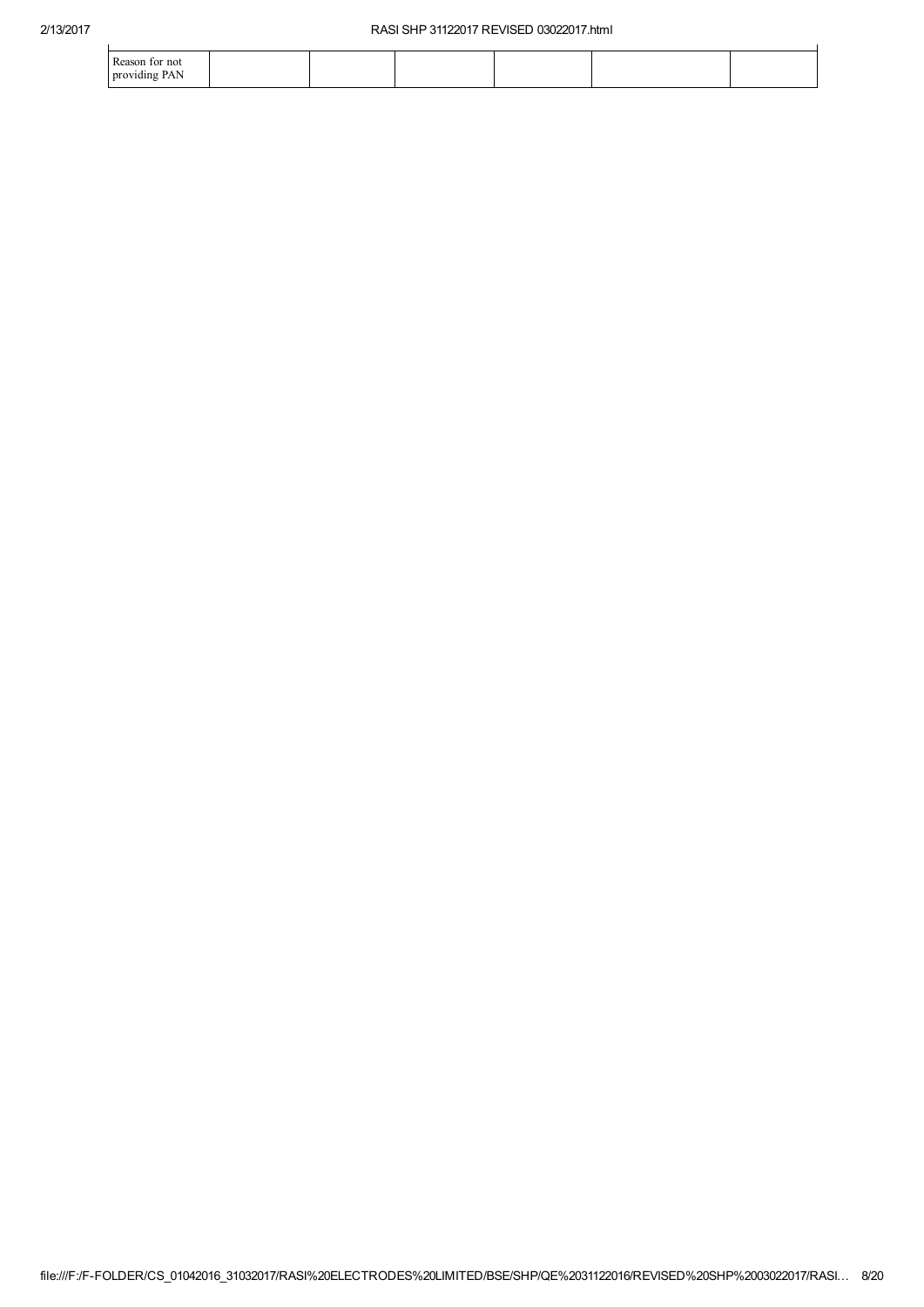|                                                                                                                                                                                          | Individuals/Hindu undivided Family                            |  |  |  |  |  |  |
|------------------------------------------------------------------------------------------------------------------------------------------------------------------------------------------|---------------------------------------------------------------|--|--|--|--|--|--|
| Searial No.                                                                                                                                                                              |                                                               |  |  |  |  |  |  |
| Name of the<br>Shareholders (I)                                                                                                                                                          | Click here to go back                                         |  |  |  |  |  |  |
| PAN (II)                                                                                                                                                                                 | Total                                                         |  |  |  |  |  |  |
| No. of fully paid<br>up equity shares<br>held (IV)                                                                                                                                       | 8447950                                                       |  |  |  |  |  |  |
| No. Of Partly<br>paid-up equity<br>shares held (V)                                                                                                                                       |                                                               |  |  |  |  |  |  |
| No. Of shares<br>underlying<br>Depository<br>Receipts (VI)                                                                                                                               |                                                               |  |  |  |  |  |  |
| Total nos. shares<br>held $(VII) = (IV) +$<br>$(V)+(VI)$                                                                                                                                 | 8447950                                                       |  |  |  |  |  |  |
| Shareholding as a<br>% of total no. of<br>shares (calculated<br>as per SCRR,<br>1957) (VIII) As a<br>% of $(A+B+C2)$                                                                     | 27.14                                                         |  |  |  |  |  |  |
|                                                                                                                                                                                          | Number of Voting Rights held in each class of securities (IX) |  |  |  |  |  |  |
| Class eg:X                                                                                                                                                                               | 8447950                                                       |  |  |  |  |  |  |
| Class eg:y                                                                                                                                                                               |                                                               |  |  |  |  |  |  |
| Total                                                                                                                                                                                    | 8447950                                                       |  |  |  |  |  |  |
| Total as a % of<br>Total Voting rights                                                                                                                                                   | 27.14                                                         |  |  |  |  |  |  |
| No. Of Shares<br>Underlying<br>Outstanding<br>convertible<br>securities (X)                                                                                                              |                                                               |  |  |  |  |  |  |
| No. of Shares<br>Underlying<br>Outstanding<br>Warrants (Xi)                                                                                                                              |                                                               |  |  |  |  |  |  |
| No. Of Shares<br>Underlying<br>Outstanding<br>convertible<br>securities and No.<br>Of Warrants (Xi)<br>(a)                                                                               |                                                               |  |  |  |  |  |  |
| Shareholding, as a<br>% assuming full<br>conversion of<br>convertible<br>securities (as a<br>percentage of<br>diluted share<br>capital) (XI)=<br>$(VII)+(Xi)(a)$ As a<br>% of $(A+B+C2)$ | 27.14                                                         |  |  |  |  |  |  |
| Number of Locked in shares (XII)                                                                                                                                                         |                                                               |  |  |  |  |  |  |
| No. $(a)$                                                                                                                                                                                | 5572130                                                       |  |  |  |  |  |  |
| As a % of total<br>Shares held (b)                                                                                                                                                       | 65.96                                                         |  |  |  |  |  |  |
|                                                                                                                                                                                          | Number of Shares pledged or otherwise encumbered (XIII)       |  |  |  |  |  |  |
| No. $(a)$                                                                                                                                                                                |                                                               |  |  |  |  |  |  |
| As a % of total<br>Shares held (b)                                                                                                                                                       |                                                               |  |  |  |  |  |  |
| Number of equity<br>shares held in<br>dematerialized<br>form (XIV)                                                                                                                       | 8447950                                                       |  |  |  |  |  |  |
| Reason for not providing PAN                                                                                                                                                             |                                                               |  |  |  |  |  |  |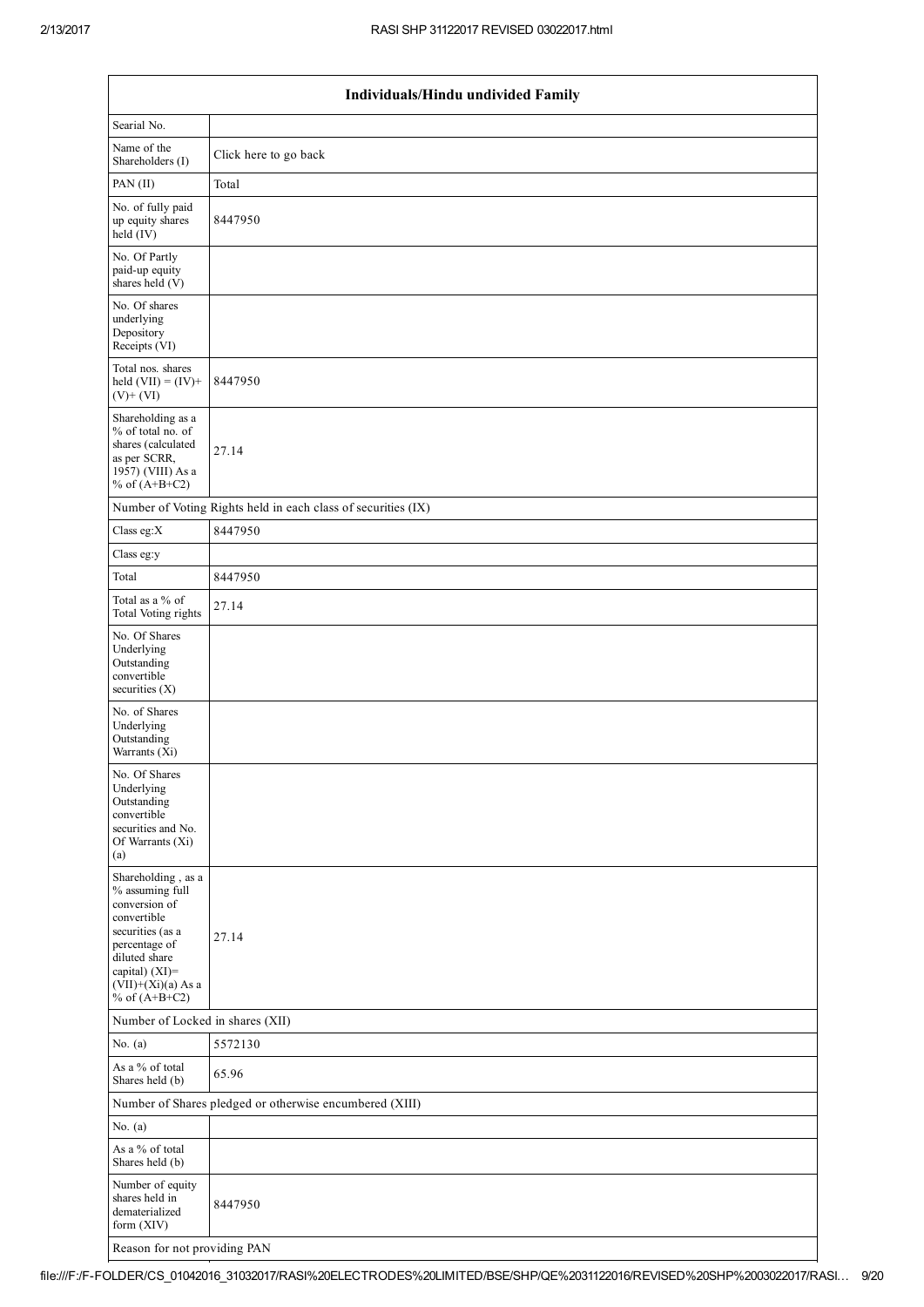Reason for not providing PAN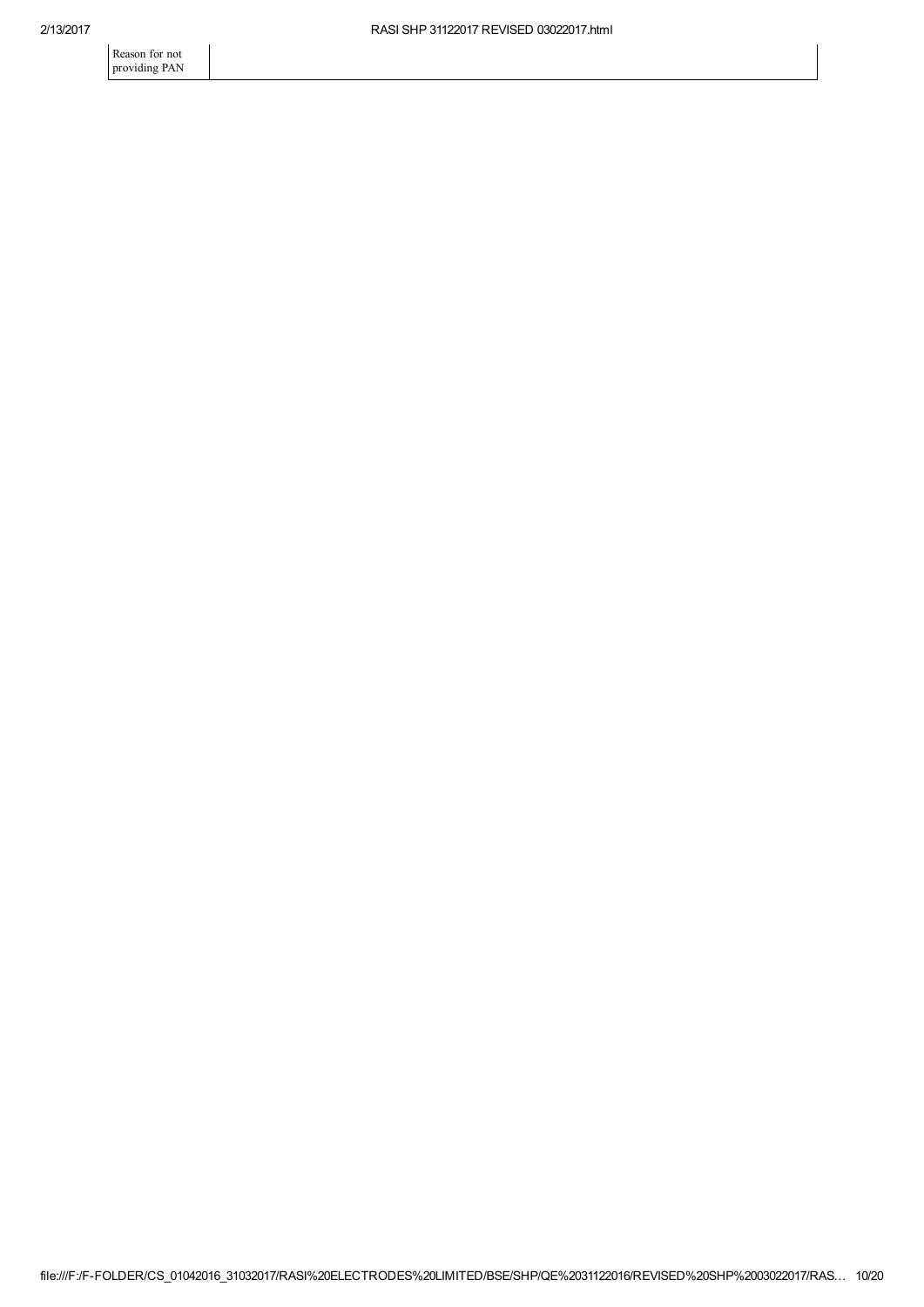|                                                                                                                                                                                      | Any Other (specify)                                           |                       |  |  |  |  |  |  |  |  |
|--------------------------------------------------------------------------------------------------------------------------------------------------------------------------------------|---------------------------------------------------------------|-----------------------|--|--|--|--|--|--|--|--|
| Searial No.                                                                                                                                                                          | $\mathbf{1}$                                                  |                       |  |  |  |  |  |  |  |  |
| Category                                                                                                                                                                             | <b>Bodies Corporate</b>                                       | Click here to go back |  |  |  |  |  |  |  |  |
| Name of the<br>Shareholders (I)                                                                                                                                                      | <b>BPK DEVELOPERS P LTD</b>                                   |                       |  |  |  |  |  |  |  |  |
| PAN (II)                                                                                                                                                                             | AAHFB9968P                                                    | Total                 |  |  |  |  |  |  |  |  |
| No. of the<br>Shareholders (I)                                                                                                                                                       | 1                                                             | 1                     |  |  |  |  |  |  |  |  |
| No. of fully paid<br>up equity shares<br>held (IV)                                                                                                                                   | 250000                                                        | 250000                |  |  |  |  |  |  |  |  |
| No. Of Partly<br>paid-up equity<br>shares held (V)                                                                                                                                   |                                                               |                       |  |  |  |  |  |  |  |  |
| No. Of shares<br>underlying<br>Depository<br>Receipts (VI)                                                                                                                           |                                                               |                       |  |  |  |  |  |  |  |  |
| Total nos. shares<br>held $(VII) = (IV) +$<br>$(V)$ + $(VI)$                                                                                                                         | 250000                                                        | 250000                |  |  |  |  |  |  |  |  |
| Shareholding as a<br>% of total no. of<br>shares (calculated<br>as per SCRR,<br>1957) (VIII) As a<br>% of $(A+B+C2)$                                                                 | 0.8                                                           | 0.8                   |  |  |  |  |  |  |  |  |
|                                                                                                                                                                                      | Number of Voting Rights held in each class of securities (IX) |                       |  |  |  |  |  |  |  |  |
| Class eg: X                                                                                                                                                                          | 250000                                                        | 250000                |  |  |  |  |  |  |  |  |
| Class eg:y                                                                                                                                                                           |                                                               |                       |  |  |  |  |  |  |  |  |
| Total                                                                                                                                                                                | 250000                                                        | 250000                |  |  |  |  |  |  |  |  |
| Total as a % of<br>Total Voting rights                                                                                                                                               | 0.8                                                           | 0.8                   |  |  |  |  |  |  |  |  |
| No. Of Shares<br>Underlying<br>Outstanding<br>convertible<br>securities (X)                                                                                                          |                                                               |                       |  |  |  |  |  |  |  |  |
| No. of Shares<br>Underlying<br>Outstanding<br>Warrants (Xi)                                                                                                                          |                                                               |                       |  |  |  |  |  |  |  |  |
| No. Of Shares<br>Underlying<br>Outstanding<br>convertible<br>securities and No.<br>Of Warrants (Xi)<br>(a)                                                                           |                                                               |                       |  |  |  |  |  |  |  |  |
| Shareholding, as a<br>% assuming full<br>conversion of<br>convertible<br>securities (as a<br>percentage of<br>diluted share<br>capital) (XI)=<br>$(VII)+(X)$ As a %<br>of $(A+B+C2)$ | $0.8\,$                                                       | $0.8\,$               |  |  |  |  |  |  |  |  |
| Number of Locked in shares (XII)                                                                                                                                                     |                                                               |                       |  |  |  |  |  |  |  |  |
| No. $(a)$                                                                                                                                                                            | 250000                                                        | 250000                |  |  |  |  |  |  |  |  |
| As a % of total<br>Shares held (b)                                                                                                                                                   | 100                                                           | 100                   |  |  |  |  |  |  |  |  |
|                                                                                                                                                                                      | Number of Shares pledged or otherwise encumbered (XIII)       |                       |  |  |  |  |  |  |  |  |
| No. $(a)$                                                                                                                                                                            |                                                               |                       |  |  |  |  |  |  |  |  |
| As a % of total<br>Shares held (b)                                                                                                                                                   |                                                               |                       |  |  |  |  |  |  |  |  |
| Number of equity                                                                                                                                                                     |                                                               |                       |  |  |  |  |  |  |  |  |

Number of equity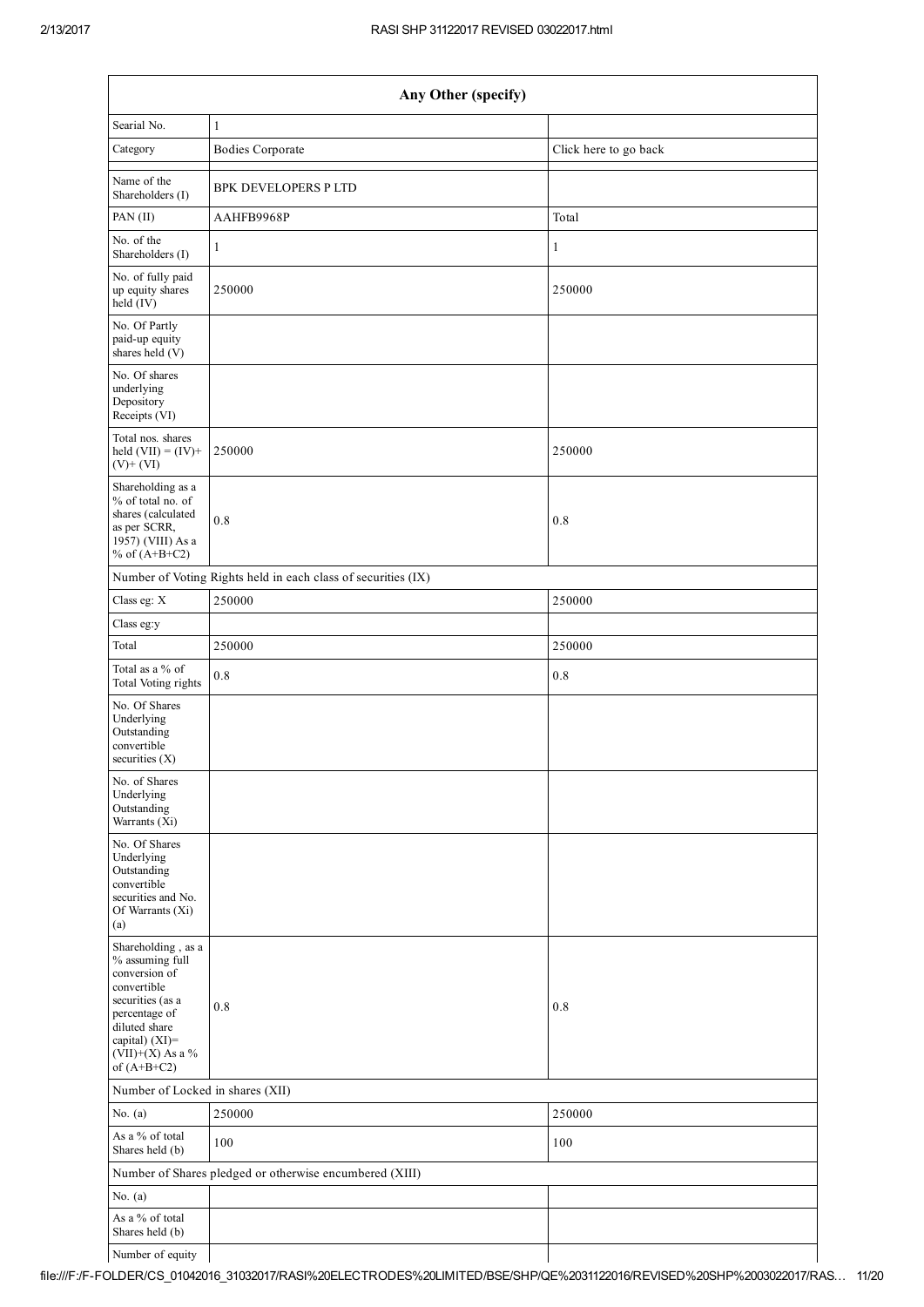| shares held in<br>dematerialized<br>form $(XIV)$ | 250000 | 250000 |
|--------------------------------------------------|--------|--------|
| Reason for not<br>providing PAN                  |        |        |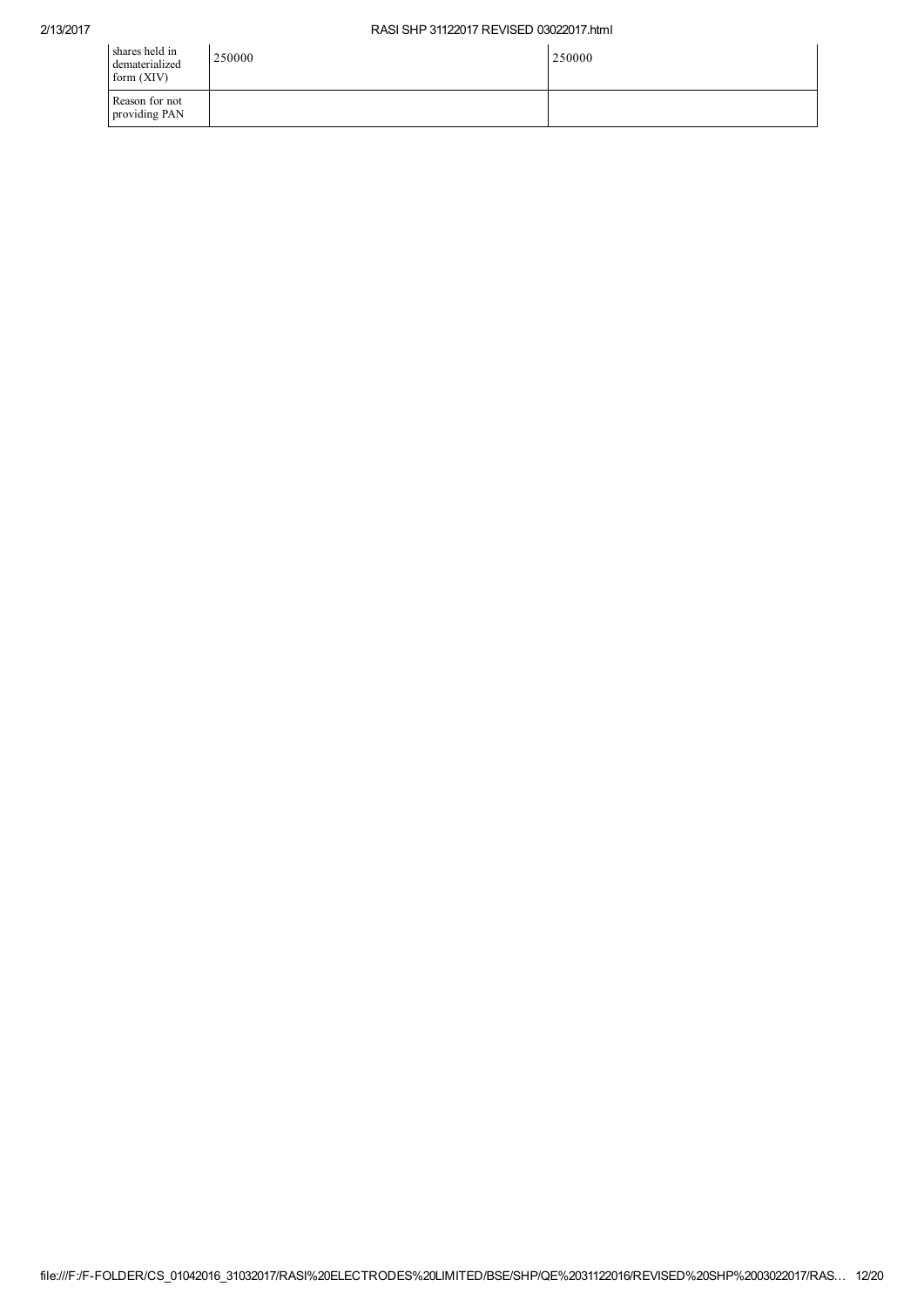|                                                                                                                                                                                                    | Individuals - ii. Individual shareholders holding nominal share capital in excess of Rs. 2 lakhs. |                                                               |                                 |                              |                                    |                                      |                                                   |  |  |
|----------------------------------------------------------------------------------------------------------------------------------------------------------------------------------------------------|---------------------------------------------------------------------------------------------------|---------------------------------------------------------------|---------------------------------|------------------------------|------------------------------------|--------------------------------------|---------------------------------------------------|--|--|
| Searial No.                                                                                                                                                                                        | $\mathbf{1}$                                                                                      | $\overline{c}$                                                | $\overline{3}$                  | $\overline{4}$               | 5                                  | $\sqrt{6}$                           | $\overline{7}$                                    |  |  |
| Name of the<br>Shareholders<br>(I)                                                                                                                                                                 | <b>JAYANT</b><br><b>SADASHIV</b><br><b>BASRUR</b>                                                 | CHANDRAKALA                                                   | <b>RABINDRA</b><br><b>KAPUR</b> | <b>UTTAM</b><br><b>KUMAR</b> | <b>B RANJEET</b><br><b>KOTHARI</b> | <b>SRINIVAS</b><br><b>KANAKAGIRI</b> | <b>JALPA</b><br><b>HITESH</b><br><b>DHARAMSHI</b> |  |  |
| PAN (II)                                                                                                                                                                                           | AAEPB0230B                                                                                        | AAEPC5084C                                                    | AAEPK8587E                      | AAFPK4604H                   | AAKPK6088N                         | ADOPK7177K                           | AGKPD4461A                                        |  |  |
| No. of fully<br>paid up equity<br>shares held<br>(IV)                                                                                                                                              | 331700                                                                                            | 992450                                                        | 430005                          | 656140                       | 990000                             | 486181                               | 696547                                            |  |  |
| No. Of Partly<br>paid-up equity<br>shares held<br>(V)                                                                                                                                              |                                                                                                   |                                                               |                                 |                              |                                    |                                      |                                                   |  |  |
| No. Of shares<br>underlying<br>Depository<br>Receipts (VI)                                                                                                                                         |                                                                                                   |                                                               |                                 |                              |                                    |                                      |                                                   |  |  |
| Total nos.<br>shares held<br>$(VII) = (IV) +$<br>$(V)+(VI)$                                                                                                                                        | 331700                                                                                            | 992450                                                        | 430005                          | 656140                       | 990000                             | 486181                               | 696547                                            |  |  |
| Shareholding<br>as a % of total<br>no. of shares<br>(calculated as<br>per SCRR,<br>1957) (VIII)<br>As a % of<br>$(A+B+C2)$                                                                         | 1.07                                                                                              | 3.19                                                          | 1.38                            | 2.11                         | 3.18                               | 1.56                                 | 2.24                                              |  |  |
|                                                                                                                                                                                                    |                                                                                                   | Number of Voting Rights held in each class of securities (IX) |                                 |                              |                                    |                                      |                                                   |  |  |
| Class eg: X                                                                                                                                                                                        | 331700                                                                                            | 992450                                                        | 430005                          | 656140                       | 990000                             | 486181                               | 696547                                            |  |  |
| Class eg:y                                                                                                                                                                                         |                                                                                                   |                                                               |                                 |                              |                                    |                                      |                                                   |  |  |
| Total                                                                                                                                                                                              | 331700                                                                                            | 992450                                                        | 430005                          | 656140                       | 990000                             | 486181                               | 696547                                            |  |  |
| Total as a %<br>of Total<br>Voting rights                                                                                                                                                          | 1.07                                                                                              | 3.19                                                          | 1.38                            | 2.11                         | 3.18                               | 1.56                                 | 2.24                                              |  |  |
| No. Of Shares<br>Underlying<br>Outstanding<br>convertible<br>securities $(X)$                                                                                                                      |                                                                                                   |                                                               |                                 |                              |                                    |                                      |                                                   |  |  |
| No. of Shares<br>Underlying<br>Outstanding<br>Warrants (Xi)                                                                                                                                        |                                                                                                   |                                                               |                                 |                              |                                    |                                      |                                                   |  |  |
| No. Of Shares<br>Underlying<br>Outstanding<br>convertible<br>securities and<br>No. Of<br>Warrants (Xi)<br>(a)                                                                                      |                                                                                                   |                                                               |                                 |                              |                                    |                                      |                                                   |  |  |
| Shareholding,<br>as a $\%$<br>assuming full<br>conversion of<br>convertible<br>securities (as a<br>percentage of<br>diluted share<br>capital) $(XI)$ =<br>$(VII)+(X)$ As<br>$a\%$ of<br>$(A+B+C2)$ | 1.07                                                                                              | 3.19                                                          | 1.38                            | 2.11                         | 3.18                               | 1.56                                 | 2.24                                              |  |  |
|                                                                                                                                                                                                    | Number of Locked in shares (XII)                                                                  |                                                               |                                 |                              |                                    |                                      |                                                   |  |  |
| No. $(a)$                                                                                                                                                                                          | $\boldsymbol{0}$                                                                                  | $\overline{0}$                                                | $\boldsymbol{0}$                | $\mathbf{0}$                 | $\boldsymbol{0}$                   | $\boldsymbol{0}$                     | $\boldsymbol{0}$                                  |  |  |
| As a % of<br>total Shares<br>held(b)                                                                                                                                                               | $\boldsymbol{0}$                                                                                  | $\mathbf{0}$                                                  | $\boldsymbol{0}$                | $\mathbf{0}$                 | $\boldsymbol{0}$                   | $\boldsymbol{0}$                     | $\boldsymbol{0}$                                  |  |  |
| Number of                                                                                                                                                                                          |                                                                                                   |                                                               |                                 |                              |                                    |                                      |                                                   |  |  |

file:///F:/FFOLDER/CS\_01042016\_31032017/RASI%20ELECTRODES%20LIMITED/BSE/SHP/QE%2031122016/REVISED%20SHP%2003022017/RAS… 13/20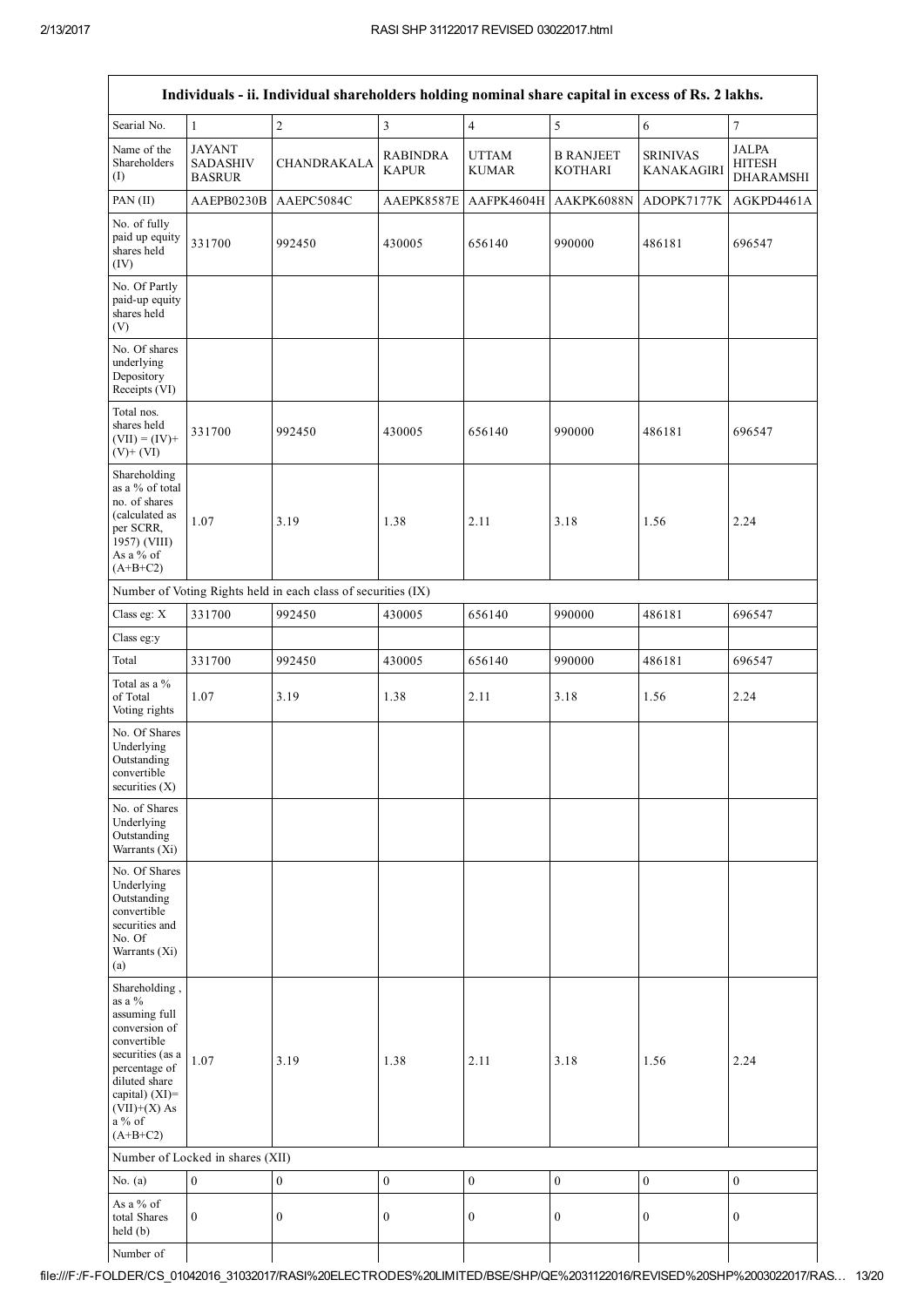## 2/13/2017 RASI SHP 31122017 REVISED 03022017.html

| equity shares<br>held in<br>dematerialized<br>form $(XIV)$ | 331700                       | 992450 | 430005 | 656140 | 990000 | 486181 | 696547 |
|------------------------------------------------------------|------------------------------|--------|--------|--------|--------|--------|--------|
|                                                            | Reason for not providing PAN |        |        |        |        |        |        |
| Reason for not<br>providing<br>PAN                         |                              |        |        |        |        |        |        |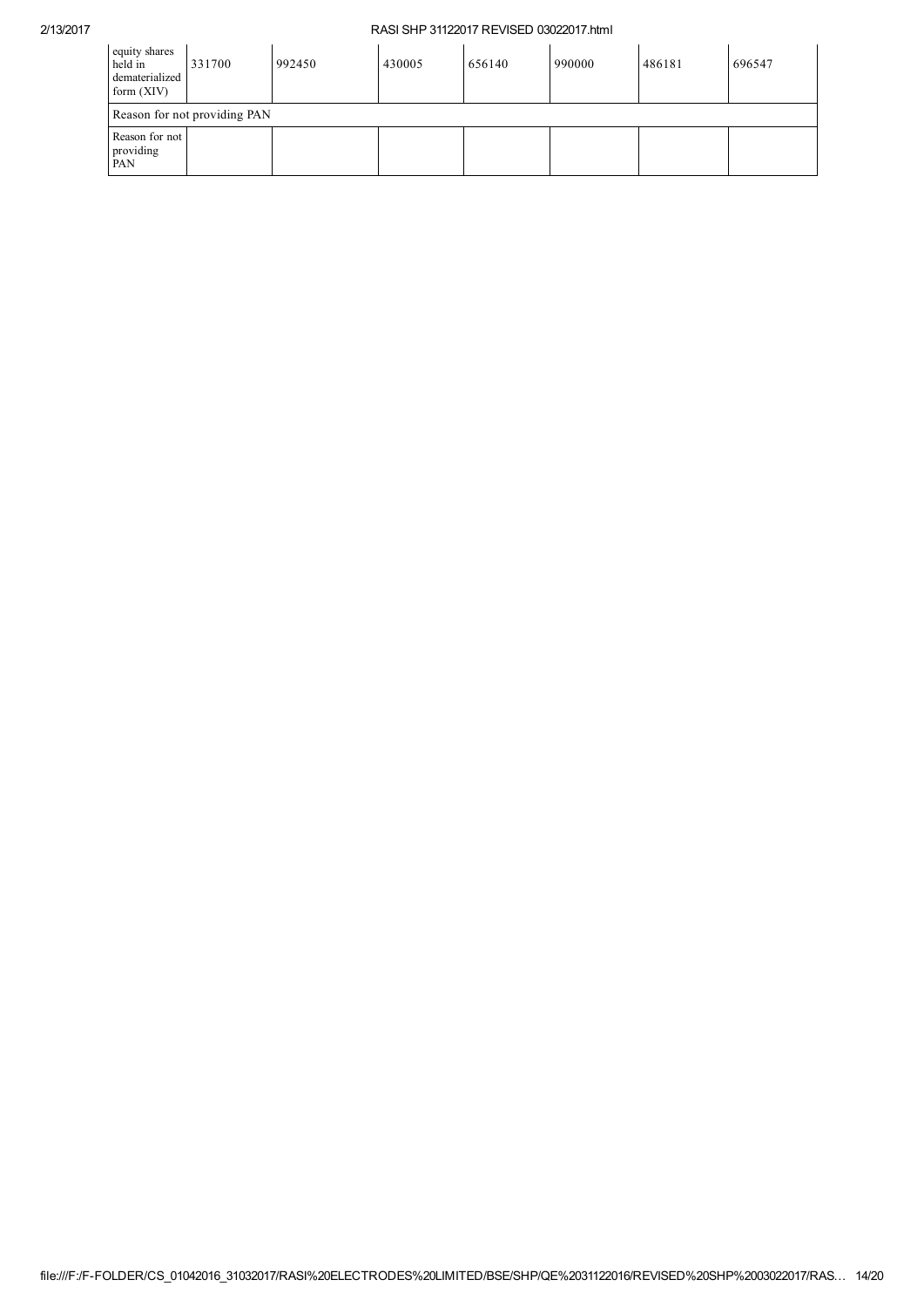$\mathsf{T}$ 

┑

| Individuals - ii. Individual shareholders holding nominal share capital in excess of Rs. 2 lakhs.                                                                                    |                                                               |                       |  |  |  |  |
|--------------------------------------------------------------------------------------------------------------------------------------------------------------------------------------|---------------------------------------------------------------|-----------------------|--|--|--|--|
| Searial No.                                                                                                                                                                          | 8                                                             |                       |  |  |  |  |
| Name of the<br>Shareholders (I)                                                                                                                                                      | PANKAJ KOTHARI T                                              | Click here to go back |  |  |  |  |
| PAN (II)                                                                                                                                                                             | AITPP5447M                                                    | Total                 |  |  |  |  |
| No. of fully paid<br>up equity shares<br>held $(IV)$                                                                                                                                 | 472535                                                        | 5055558               |  |  |  |  |
| No. Of Partly<br>paid-up equity<br>shares held (V)                                                                                                                                   |                                                               |                       |  |  |  |  |
| No. Of shares<br>underlying<br>Depository<br>Receipts (VI)                                                                                                                           |                                                               |                       |  |  |  |  |
| Total nos. shares<br>held $(VII) = (IV) +$<br>$(V) + (VI)$                                                                                                                           | 472535                                                        | 5055558               |  |  |  |  |
| Shareholding as a<br>% of total no. of<br>shares (calculated<br>as per SCRR,<br>1957) (VIII) As a<br>% of $(A+B+C2)$                                                                 | 1.52                                                          | 16.24                 |  |  |  |  |
|                                                                                                                                                                                      | Number of Voting Rights held in each class of securities (IX) |                       |  |  |  |  |
| Class eg: X                                                                                                                                                                          | 472535                                                        | 5055558               |  |  |  |  |
| Class eg:y                                                                                                                                                                           |                                                               |                       |  |  |  |  |
| Total                                                                                                                                                                                | 472535                                                        | 5055558               |  |  |  |  |
| Total as a % of<br>Total Voting rights                                                                                                                                               | 1.52                                                          | 16.24                 |  |  |  |  |
| No. Of Shares<br>Underlying<br>Outstanding<br>convertible<br>securities $(X)$                                                                                                        |                                                               |                       |  |  |  |  |
| No. of Shares<br>Underlying<br>Outstanding<br>Warrants (Xi)                                                                                                                          |                                                               |                       |  |  |  |  |
| No. Of Shares<br>Underlying<br>Outstanding<br>convertible<br>securities and No.<br>Of Warrants (Xi)<br>(a)                                                                           |                                                               |                       |  |  |  |  |
| Shareholding, as a<br>% assuming full<br>conversion of<br>convertible<br>securities (as a<br>percentage of<br>diluted share<br>capital) (XI)=<br>$(VII)+(X)$ As a %<br>of $(A+B+C2)$ | 1.52                                                          | 16.24                 |  |  |  |  |
| Number of Locked in shares (XII)                                                                                                                                                     |                                                               |                       |  |  |  |  |
| No. $(a)$                                                                                                                                                                            | $\boldsymbol{0}$                                              | $\boldsymbol{0}$      |  |  |  |  |
| As a % of total<br>Shares held (b)                                                                                                                                                   | $\mathbf{0}$                                                  | $\boldsymbol{0}$      |  |  |  |  |
| Number of equity<br>shares held in<br>dematerialized<br>form (XIV)                                                                                                                   | 472535                                                        | 5055558               |  |  |  |  |
| Reason for not providing PAN                                                                                                                                                         |                                                               |                       |  |  |  |  |
| Reason for not<br>providing PAN                                                                                                                                                      |                                                               |                       |  |  |  |  |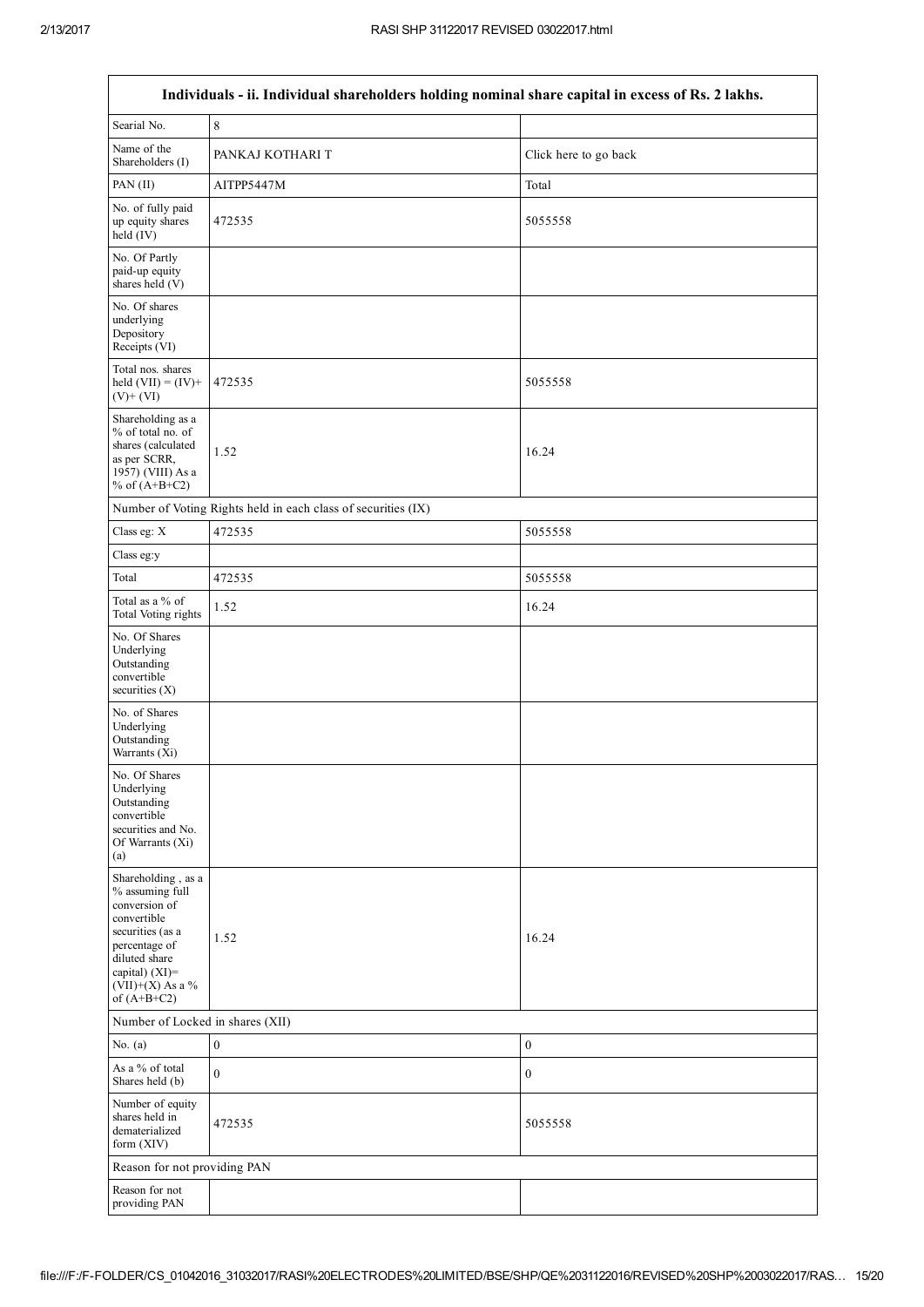| Any Other (specify)                                                                                                                                                                  |                                                                     |                                                         |                                              |                     |                  |                          |                  |
|--------------------------------------------------------------------------------------------------------------------------------------------------------------------------------------|---------------------------------------------------------------------|---------------------------------------------------------|----------------------------------------------|---------------------|------------------|--------------------------|------------------|
| Searial No.                                                                                                                                                                          | $\mathbf{1}$                                                        | $\overline{c}$                                          | 3                                            | $\overline{4}$      | 5                | $\sqrt{6}$               | $\tau$           |
| Category                                                                                                                                                                             | <b>Bodies Corporate</b>                                             | <b>Bodies Corporate</b>                                 | <b>Bodies Corporate</b>                      | Clearing<br>Members | <b>HUF</b>       | $NRI -$<br>Non-<br>Repat | $NRI-$<br>Repat  |
| Category / More<br>than 1 percentage                                                                                                                                                 | More than 1 percentage<br>of shareholding                           | More than 1<br>percentage of<br>shareholding            | More than 1<br>percentage of<br>shareholding | Category            | Category         | Category                 | Category         |
| Name of the<br>Shareholders (I)                                                                                                                                                      | <b>ARCADIA SHARE</b><br><b>&amp;STOCK BROKERS</b><br><b>PVT LTD</b> | <b>FIRST GLOBAL</b><br><b>STOCKBROKING</b><br>PVT. LTD. | <b>AADRIK</b><br>DISTRIBUTORS<br>PVT. LTD    |                     |                  |                          |                  |
| PAN (II)                                                                                                                                                                             | AAACA4562G                                                          | AAACF0661K                                              | AAECA6320J                                   |                     |                  |                          |                  |
| No. of the<br>Shareholders (I)                                                                                                                                                       | 1                                                                   | 1                                                       | 1                                            | 6                   | 138              | 3                        | 17               |
| No. of fully paid<br>up equity shares<br>held (IV)                                                                                                                                   | 410812                                                              | 340334                                                  | 449965                                       | 28399               | 929663           | 21050                    | 162007           |
| No. Of Partly<br>paid-up equity<br>shares held (V)                                                                                                                                   |                                                                     |                                                         |                                              |                     |                  |                          |                  |
| No. Of shares<br>underlying<br>Depository<br>Receipts (VI)                                                                                                                           |                                                                     |                                                         |                                              |                     |                  |                          |                  |
| Total nos. shares<br>held $(VII) = (IV) +$<br>$(V)$ + $(VI)$                                                                                                                         | 410812                                                              | 340334                                                  | 449965                                       | 28399               | 929663           | 21050                    | 162007           |
| Shareholding as a<br>% of total no. of<br>shares (calculated<br>as per SCRR,<br>1957) (VIII) As a<br>% of $(A+B+C2)$                                                                 | 1.32                                                                | 1.09                                                    | 1.45                                         | 0.09                | 2.99             | 0.07                     | 0.52             |
|                                                                                                                                                                                      | Number of Voting Rights held in each class of securities (IX)       |                                                         |                                              |                     |                  |                          |                  |
| Class eg: X                                                                                                                                                                          | 410812                                                              | 340334                                                  | 449965                                       | 28399               | 929663           | 21050                    | 162007           |
| Class eg:y                                                                                                                                                                           |                                                                     |                                                         |                                              |                     |                  |                          |                  |
| Total                                                                                                                                                                                | 410812                                                              | 340334                                                  | 449965                                       | 28399               | 929663           | 21050                    | 162007           |
| Total as a % of<br>Total Voting rights                                                                                                                                               | 1.32                                                                | 1.09                                                    | 1.45                                         | 0.09                | 2.99             | 0.07                     | 0.52             |
| No. Of Shares<br>Underlying<br>Outstanding<br>convertible<br>securities $(X)$                                                                                                        |                                                                     |                                                         |                                              |                     |                  |                          |                  |
| No. of Shares<br>Underlying<br>Outstanding<br>Warrants $(X_i)$                                                                                                                       |                                                                     |                                                         |                                              |                     |                  |                          |                  |
| No. Of Shares<br>Underlying<br>Outstanding<br>convertible<br>securities and No.<br>Of Warrants (Xi)<br>(a)                                                                           |                                                                     |                                                         |                                              |                     |                  |                          |                  |
| Shareholding, as a<br>% assuming full<br>conversion of<br>convertible<br>securities (as a<br>percentage of<br>diluted share<br>capital) (XI)=<br>$(VII)+(X)$ As a %<br>of $(A+B+C2)$ | 1.32                                                                | 1.09                                                    | 1.45                                         | 0.09                | 2.99             | 0.07                     | 0.52             |
| Number of Locked in shares (XII)                                                                                                                                                     |                                                                     |                                                         |                                              |                     |                  |                          |                  |
| No. $(a)$                                                                                                                                                                            | 392870                                                              | $\boldsymbol{0}$                                        | $\boldsymbol{0}$                             | $\boldsymbol{0}$    | $\boldsymbol{0}$ | $\boldsymbol{0}$         | $\boldsymbol{0}$ |
| As a % of total<br>Shares held (b)                                                                                                                                                   | 95.63                                                               | 0                                                       | 0                                            | $\boldsymbol{0}$    | $\boldsymbol{0}$ | $\boldsymbol{0}$         | $\boldsymbol{0}$ |

file:///F:/FFOLDER/CS\_01042016\_31032017/RASI%20ELECTRODES%20LIMITED/BSE/SHP/QE%2031122016/REVISED%20SHP%2003022017/RAS… 16/20

H

H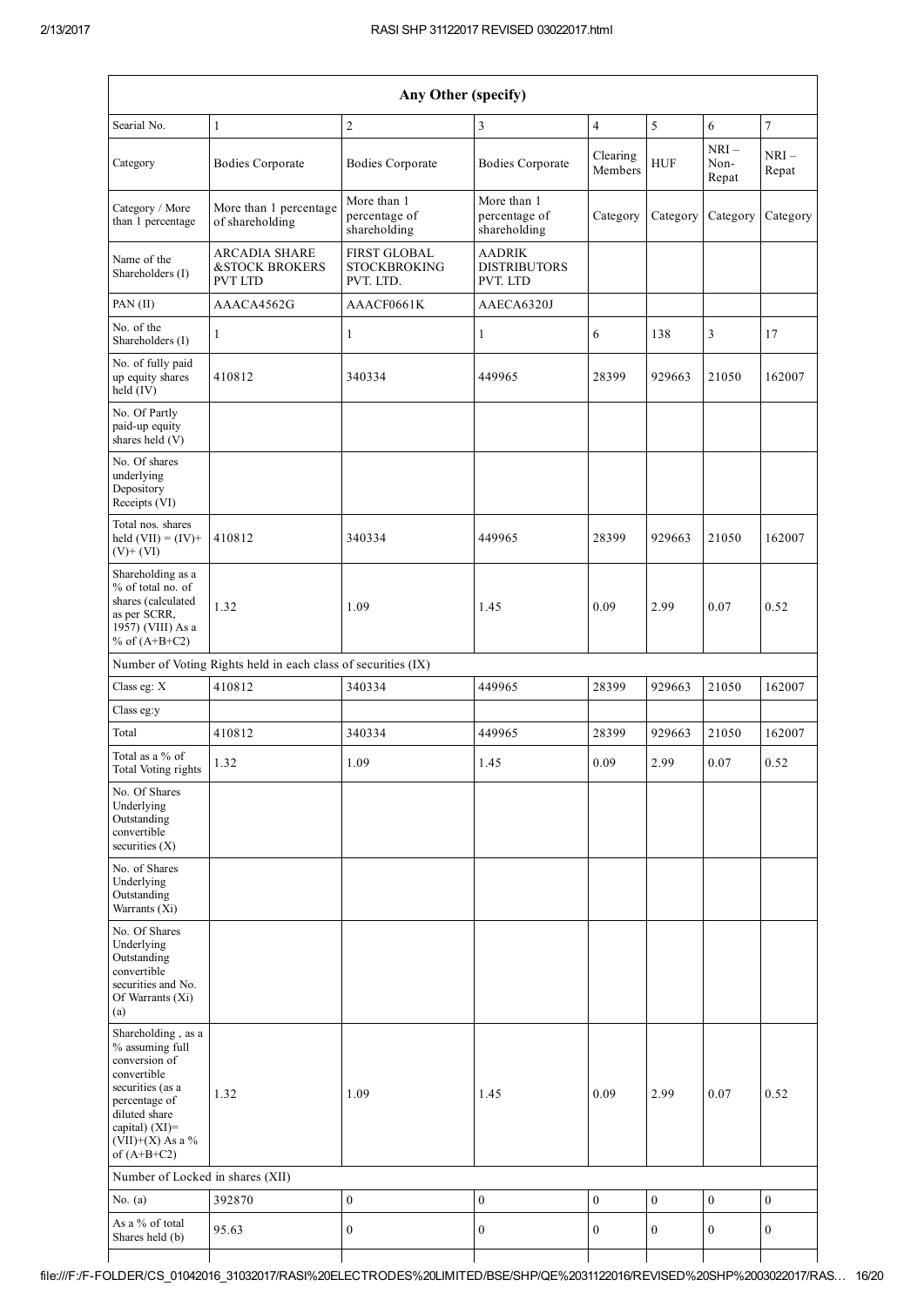## 2/13/2017 RASI SHP 31122017 REVISED 03022017.html

| Number of equity<br>shares held in<br>dematerialized<br>form (XIV) | 410812 | 340334 | 449965 | 28399 | 929663 | 21050 | 162007 |
|--------------------------------------------------------------------|--------|--------|--------|-------|--------|-------|--------|
| Reason for not providing PAN                                       |        |        |        |       |        |       |        |
| Reason for not<br>providing PAN                                    |        |        |        |       |        |       |        |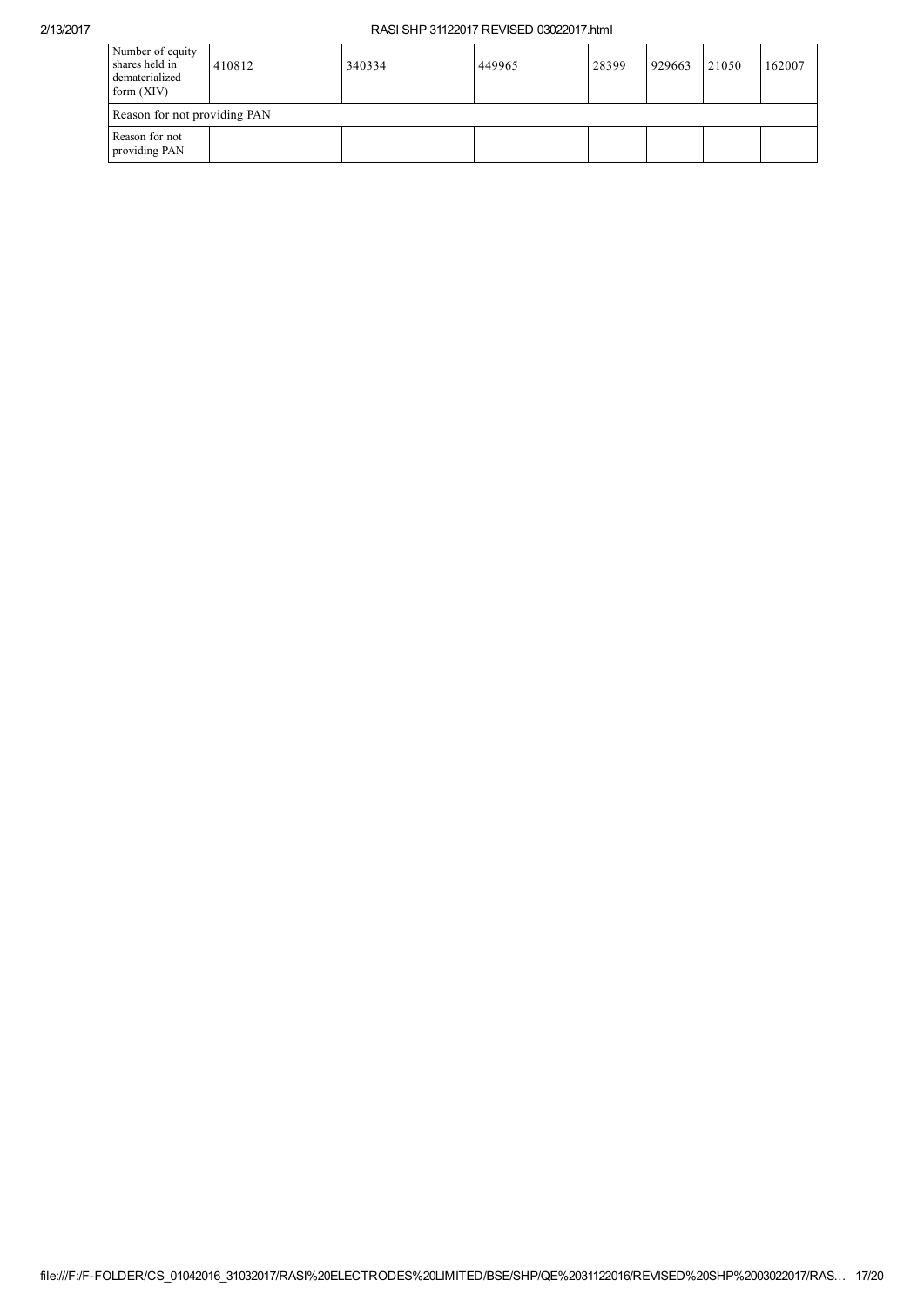| Any Other (specify)                                                                                                                                                                  |                                                               |  |  |
|--------------------------------------------------------------------------------------------------------------------------------------------------------------------------------------|---------------------------------------------------------------|--|--|
| Searial No.                                                                                                                                                                          |                                                               |  |  |
| Category                                                                                                                                                                             |                                                               |  |  |
| Category / More<br>than 1 percentage                                                                                                                                                 |                                                               |  |  |
| Name of the<br>Shareholders (I)                                                                                                                                                      | Click here to go back                                         |  |  |
| PAN (II)                                                                                                                                                                             | Total                                                         |  |  |
| No. of the<br>Shareholders (I)                                                                                                                                                       | 164                                                           |  |  |
| No. of fully paid<br>up equity shares<br>$\text{held} (IV)$                                                                                                                          | 1141119                                                       |  |  |
| No. Of Partly<br>paid-up equity<br>shares held (V)                                                                                                                                   |                                                               |  |  |
| No. Of shares<br>underlying<br>Depository<br>Receipts (VI)                                                                                                                           |                                                               |  |  |
| Total nos. shares<br>held $(VII) = (IV) +$<br>$(V)$ + $(VI)$                                                                                                                         | 1141119                                                       |  |  |
| Shareholding as a<br>% of total no. of<br>shares (calculated<br>as per SCRR,<br>1957) (VIII) As a<br>% of $(A+B+C2)$                                                                 | 3.67                                                          |  |  |
|                                                                                                                                                                                      | Number of Voting Rights held in each class of securities (IX) |  |  |
| Class eg: X                                                                                                                                                                          | 1141119                                                       |  |  |
| Class eg:y                                                                                                                                                                           |                                                               |  |  |
| Total                                                                                                                                                                                | 1141119                                                       |  |  |
| Total as a % of<br>Total Voting rights                                                                                                                                               | 3.67                                                          |  |  |
| No. Of Shares<br>Underlying<br>Outstanding<br>convertible<br>securities (X)                                                                                                          |                                                               |  |  |
| No. of Shares<br>Underlying<br>Outstanding<br>Warrants (Xi)                                                                                                                          |                                                               |  |  |
| No. Of Shares<br>Underlying<br>Outstanding<br>convertible<br>securities and No.<br>Of Warrants (Xi)<br>(a)                                                                           |                                                               |  |  |
| Shareholding, as a<br>% assuming full<br>conversion of<br>convertible<br>securities (as a<br>percentage of<br>diluted share<br>capital) (XI)=<br>$(VII)+(X)$ As a %<br>of $(A+B+C2)$ | 3.67                                                          |  |  |
| Number of Locked in shares (XII)                                                                                                                                                     |                                                               |  |  |
| No. $(a)$                                                                                                                                                                            | $\boldsymbol{0}$                                              |  |  |
| As a % of total<br>Shares held (b)                                                                                                                                                   | $\mathbf{0}$                                                  |  |  |
| Number of equity<br>shares held in<br>dematerialized<br>form (XIV)                                                                                                                   | 1141119                                                       |  |  |